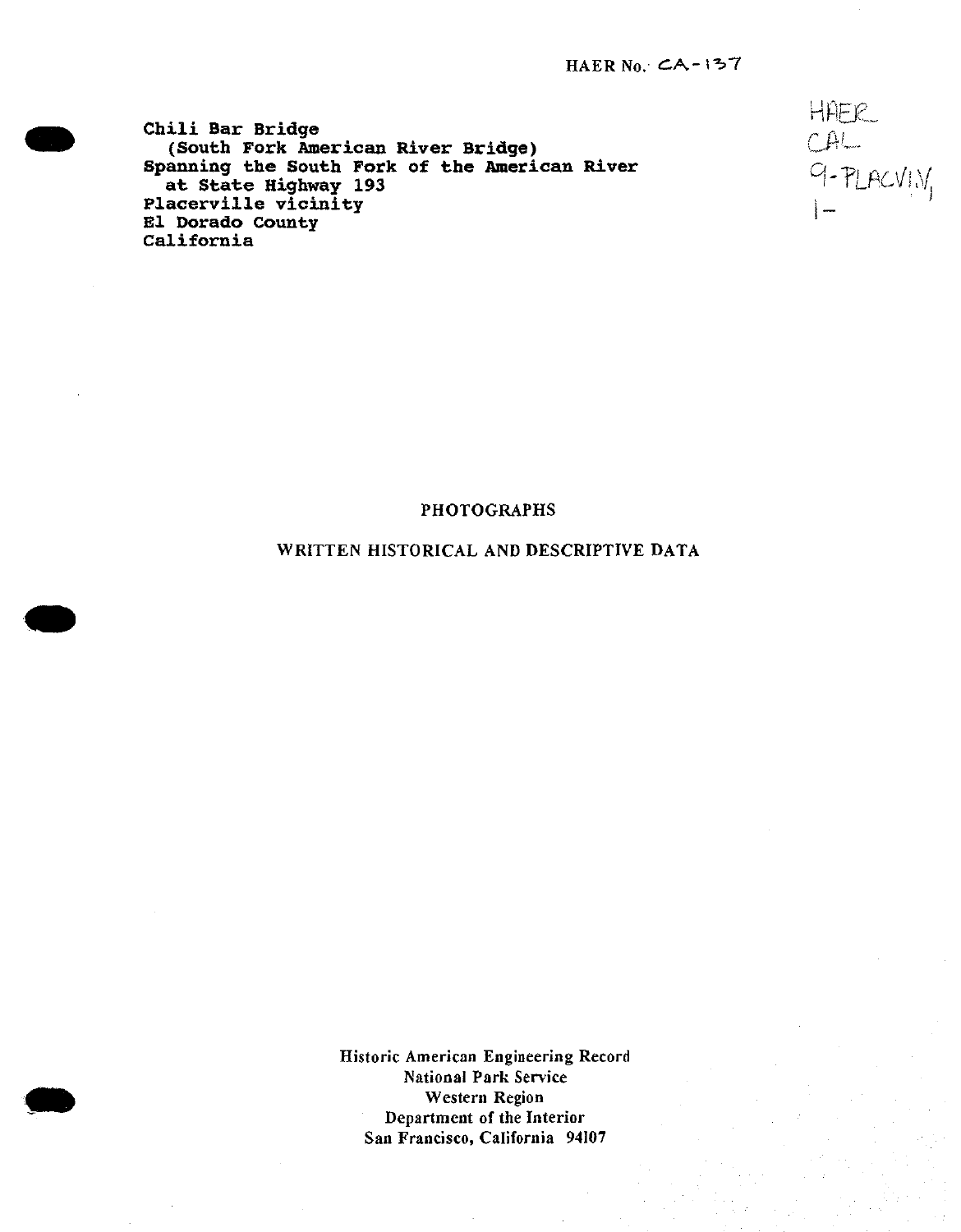# HAER CAL 9-PLACVI.

#### **HISTORIC AMERICAN ENGINEERING RECORD**

**CHILI BAR BRIDGE (South Fork American River Bridge)**

**HAER No. CA-137**

**Location: UTM: Quad: Date of Construction** Spanning the South Fork of the American River on State Highway 193 at Chili Bar, El Dorado County, California. 10.689407.4292749 Garden Valley (7.5 minute) 1922, railing modified 1953, 1980.

**Present Owner:** California Department of Transportation 1120 N Street Sacramento CA 95814

**Present Use:** Highway Bridge Scheduled for demolition, 1993

> The Chili Bar Bridge, determined eligible for the National Register of Historic Places in 1986, is a major work of a significant designer. John B. Leonard was a pioneering proponent of the use of reinforced concrete in California. He designed many of the earliest reinforced concrete arch bridges in the state.

Bonnie Wehle Parks Staff Architectural Historian California Department of Transportation District <sup>3</sup> 7 03 B Street Marysville, California 95901

John W. Snyder, Chief Architectural and Historic Studies California Department of Transportation 1120 N Street Sacramento, California 95814

**Date:** January 1993

**Significance:**

**Report Prepared By:**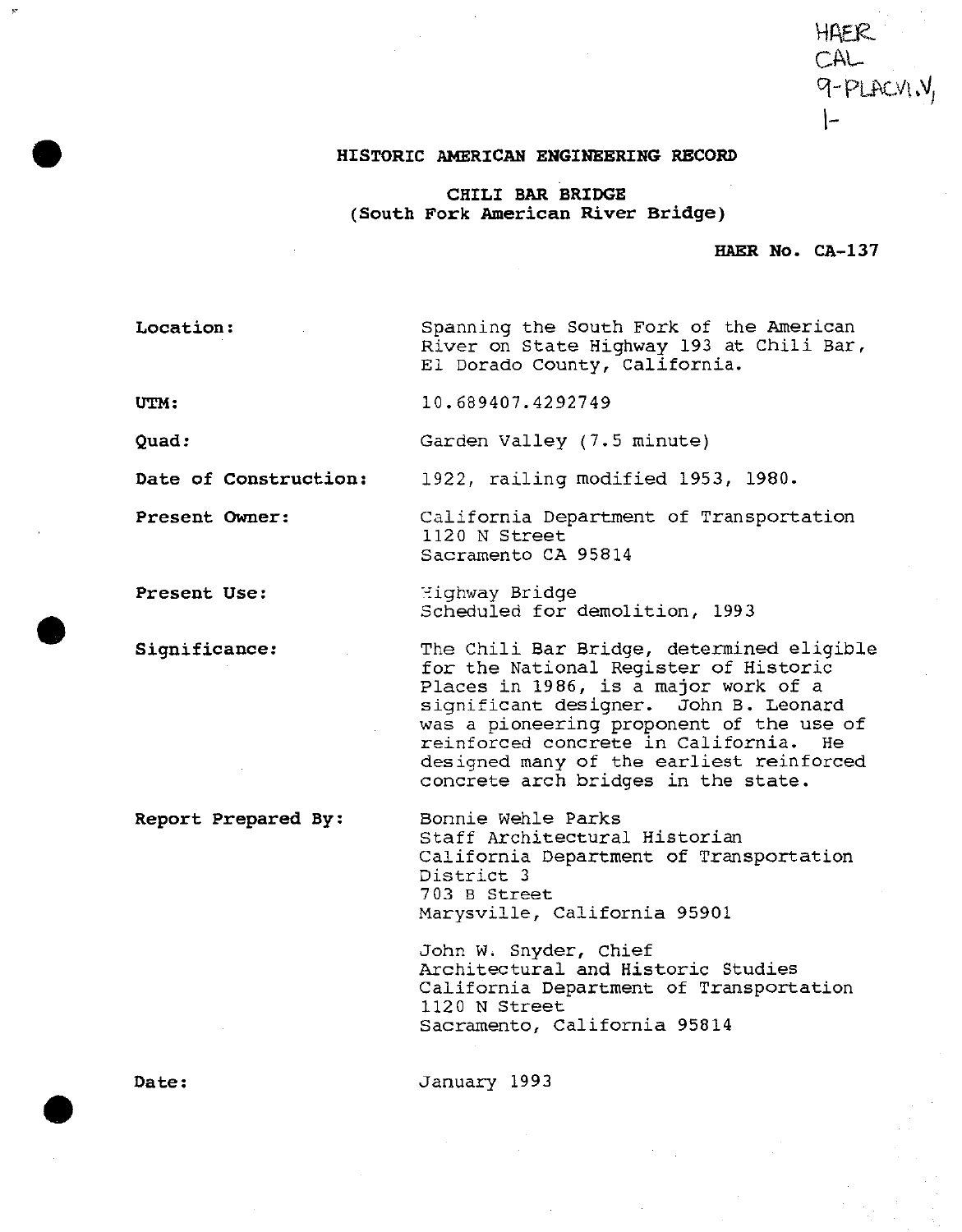#### **PART I. DESCRIPTION**

The Chili Bar Bridge is a reinforced-concrete, open-spandrel, fixed-arch structure twenty feet wide and 384 feet long overall. The symmetrical bridge consists of seven spans: a mainspan of three arch spans, and two cantilevered approach spans at each end. The elliptical mainspan arches are: 111 feet, 114 feet, and 111 feet, with each consisting of two arch ribs. The arches spring from wing wall abutments on massive piers and spread footings. The approach spans are twelve feet each and rest on concrete double column bents. The bridge originally had massive concrete rails. These were changed to metal beam barrier rails in 1953.

#### **PART II. HISTORICAL INFORMATION**

#### **Chili Bar**

Chili Bar was named for the Chilean miners who came to a site across the river from this location in the early, placer mining years. When Anglo miners accused the Chilean miners of panning the Anglo tailings at night, the Chileans were escorted across the river and told not *z.o* return. Finding excellent diggings at their new location, many of the Chileans stayed until a smallpox epidemic in 1886 wiped out all of those remaining. The area is also distinguished by having the oldest continuously running slate quarry in the state. Originally called Buck's Quarry, it began in 1886. At the time it was one of five slate quarries operating in a two mile wide slate vein that ran through the Mother Lode. Slate from the Quarry was used as shingles, and as boards for making counters and coffins. At the peak of its operation, one hundred workers cut and shaped slabs by hand with chisels and water-powered saws. Oxen pulled the finished slabs twelve miles to the railroad at Shingle Springs for shipment to San Francisco. Closed by World War I, the plant re-opened ten years after the war as Pacific Minerals Company, and began production of crushed slate for asphalt shingles. This operation blasted eleven lateral shafts--over two miles of tunnels--through the slate vein. Quarrying continued until 1966 when legislation made "drift" or tunnel mining prohibitively expensive. In 1979, Placerville Industries sold off the old equipment and erected a new plant which is still in operation.

#### **Chili Bar Bridge**

The present bridge at Chili Bar is the fourth one to have been built at this location. The first bridge, a toll bridge built in 1854, by Hulet George replaced his cable-operated ferry. That bridge and its tollhouse were destroyed by the flood of 1862.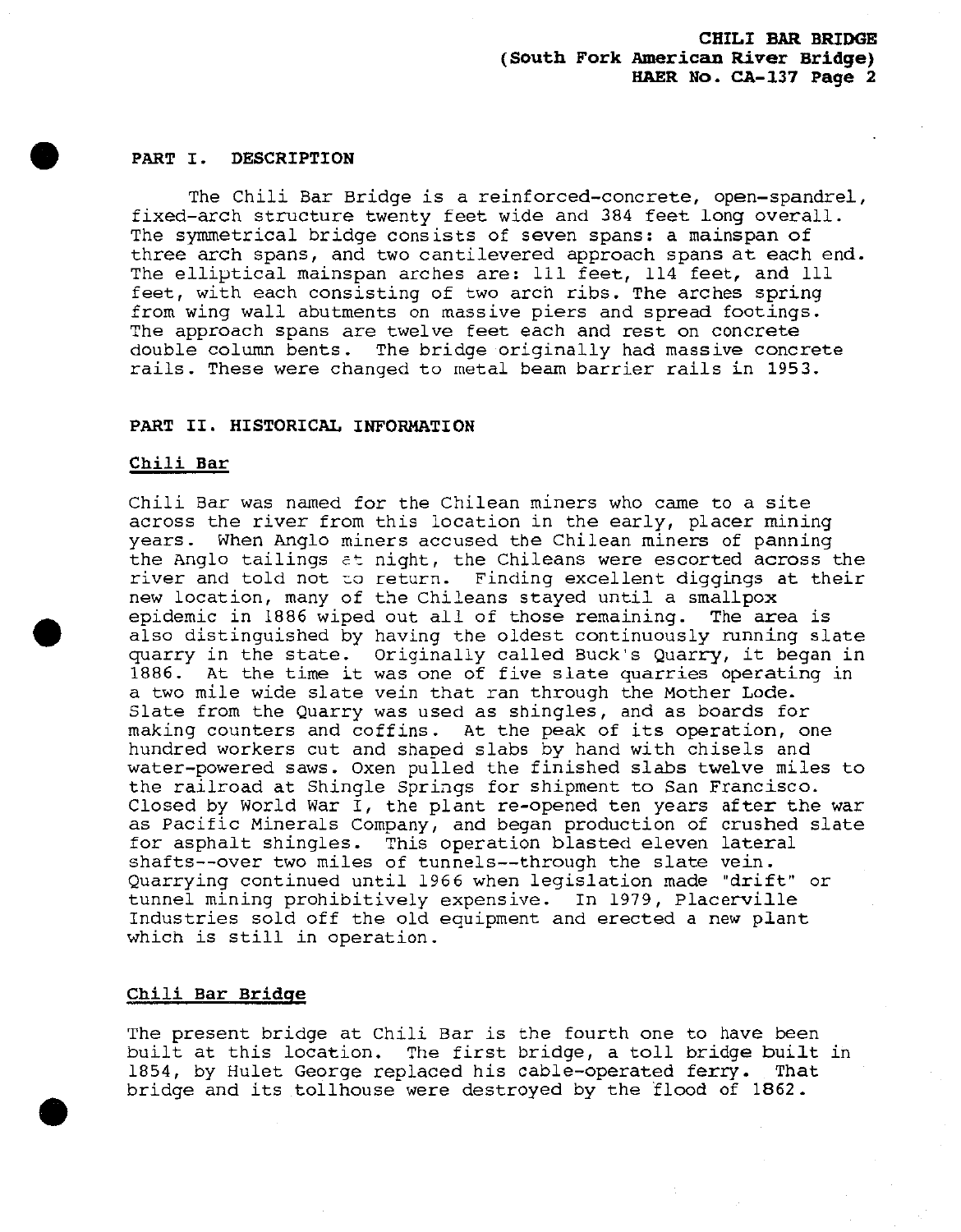Hulet and Ealy George sold the property to Leonard Reeg the next year. Reeg built a covered bridge on the site which he operated as a toll bridge until 1887, when he transferred it to the county. That bridge lasted until the late 1890s. The third bridge was constructed of wood and steel. Henry Lahiff, El Dorado County Surveyor, apparently designed and/or oversaw the building of that structure. About thirty years later, Lahiff was to supervise the construction of its replacement.

In July 1921 the wood and steel bridge was being fitted with falsework preparatory to repair when, after the workers had gone for the day, a truck loaded with-lumber, and too heavy for the structure to support, attempted to cross. Two large floor timbers broke under the weight. Repairs were made and the bridge put back in service, but within the week the Board of Supervisors instructed Surveyor Lahiff to prepare plans and specifications for an all steel bridge to replace the wood and steel structure. The plans and specifications were adopted at a special meeting of the Board of Supervisors on August 19, 1921. At that same meeting the supervisors adopted a notice to contractors soliciting bids for the job. They also requested plans and specifications for a concrete bridge, stating that it if was not too much more, they would rather have the structure of concrete.

On September <sup>9</sup> the supervisors reviewed bids for the steel bridge ranging from \$11,870 to 14,650. But they also approved plans and specifications, drawn up by John Leonard and Henry Lahiff, for a concrete bridge. The county clerk was instructed to advertise for bids. Meanwhile, the old bridge, still under repair and supported on falsework, was being strengthened enough to last until the new bridge was built. At the next meeting, on September 17 the supervisors rejected all the bids for both the steel and the concrete bridge. They decided they wanted to build the concrete bridge, but that as the cost for construction would be less in the summer months, they would re-advertise in the spring.

The notice to contractors was sent out in early February, 1922, and John Leonard's final plans were accepted by the county on the 17th. The bids opened at the March meeting ranged in price from \$30,996 to \$24,490. The supervisors awarded the construction contract to the low bidder, John H. May of Napa. It is interesting to note that while in August the supervisors' decision to consider a concrete bridge was predicated on its not costing too much more than the steel version, by March their committment to a concrete structure was such that they were willing to double their budget to accommodate it.

Henry Lahiff was appointed supervisor and inspector for the job. Staking off the site and setting the benchmarks began on Tuesday, April 11 and the contractor estimated that the bridge would be completed early in September 1922. The county's pride in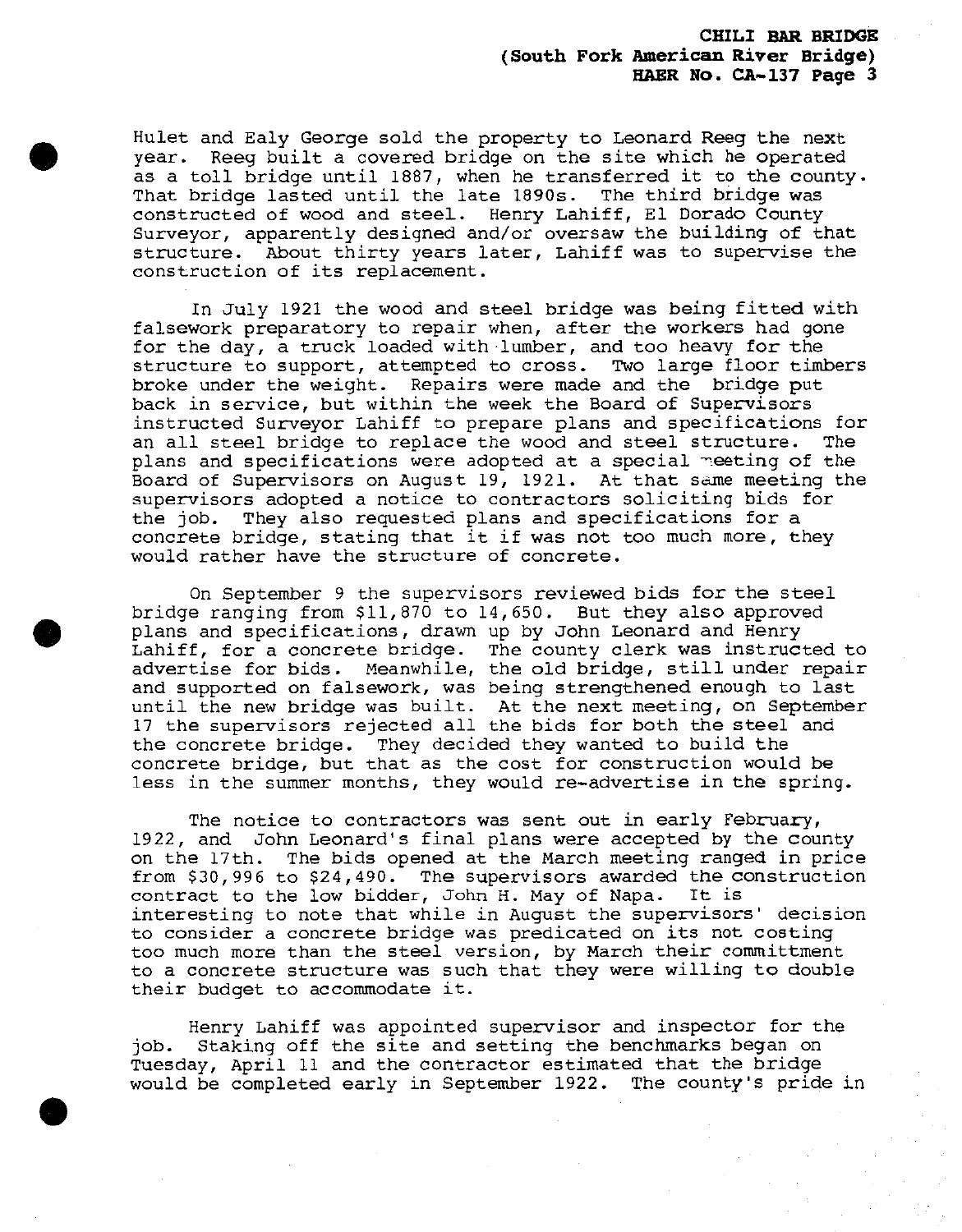the proposed structure was evidenced by the headline in the *Mountain Democrat* announcing "Work begun on great modern concrete S.G. Beach and Sons lumber and building materials company also ran a large advertisement, which read like an article, boasting of the quality of the Golden Gate Cement that the contractor had ordered for the job from their company.

Work apparently progressed without incident and on schedule; the newspaper had nothing to report for several months. Then on July l, a headline in the Mountain *Democrat* read "Big Movie Stunt at Chili Bar Planned." The old bridge was to be blown up by a movie company as part of a holdup scene. The stunt was planned for about August <sup>1</sup> when the river was at its low water mark. The same edition of the paper reported that work on the new bridge was three weeks ahead of schecile. Slow delivery of the lumber for the falsework caused a hindrance but no delay. The piers were in position and the formwork for the north main span was nearly ready to recieve the the concrete. No further mention of the movie stunt was found, but in August the contractor appeared before the Board of Supervisors proposing to remove the old bridge and dispose of the material for \$500; perhaps he was referring to the part that remained after the movie blast. Work was still progressing on schedule. One hundred and forty feet of the north approach and spans were complete and work had started on the south end. The falsework for the center span was in place and the south pier was finished. By August 26, the bridge was reported to be fifty percent complete. Lahiff was praised by the board for keepng the work on schedule and within budget. However, although no setbacks had been reported in the newspapers during the preceeding months, in November the contractor requested that the completion date be extended to December 1. The revised schedule was met and the Supervisors went to the site; inspected the completed bridge and unanimously accepted it on December 7. The Georgetown Stage crossed it for the first time the next morning.

#### The Designer

John Buck Leonard was the youngest of three children, born to Joseph C. and Martha (Haynes) Leonard in Union City, Michigan in 1864. The elder Leonard, a native of Smyrna, New York and a cobbler by trade, had made what was intended as a brief stop in Union City on his way to California in 1842. The visit soon lengthened beyond his original intentions. Upon meeting and marrying Martha Haynes, also a native of New York, in 1845, all thoughts of the journey to California ended as the Leonards settled permanently in Union City. During the ensuing years Joseph plied his trade as a cobbler, was elected to the State Senate in 1853, engaged in farming, surveying, the land agent business, and was active in Union City politics.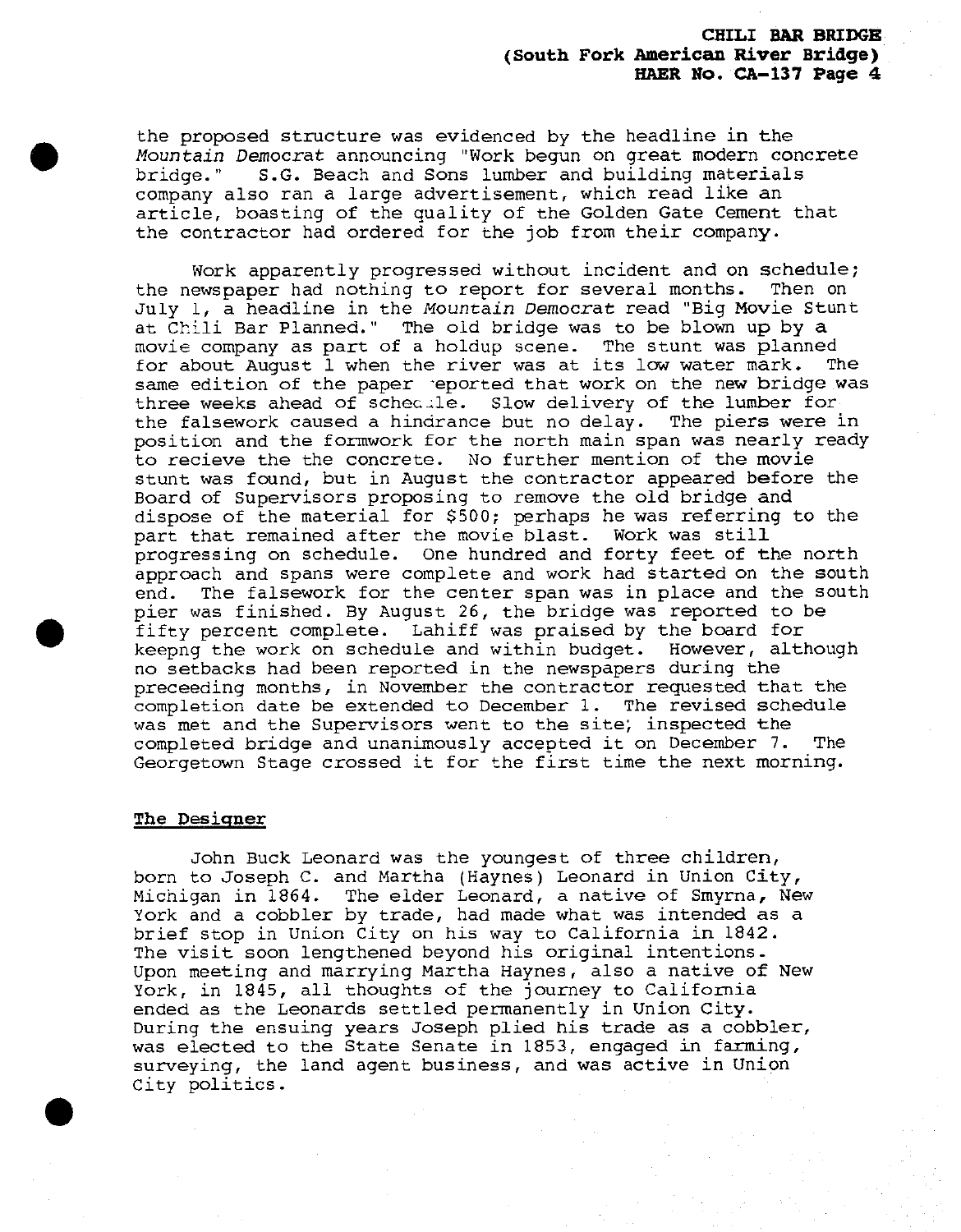After an education in Union City schools, John studied engineering at Michigan State, Illinois University and the<br>University of Michigan. In 1888 he completed the journey b In 1888 he completed the journey begun years earlier by his father. Joining others lured by Southern California's real estate boom, he arrived that year in San Diego. From there he travelled immediately to Los Angeles where he gained a position in that city's Engineering Department. In 1889 he moved north to San Francisco, the city which was to be his home for the rest of his life.

During the early 1890s Leonard worked for several engineering firms as a draughtsman and civil engineer. His first six years in San Francisco included employment by American Bridge and Building Company and by Bay City Iron Works. Involved in iron and steel design and in bridge building, these firms offer clues as to the focus of Leonard's education. In 1895 the Southern Pacific Railroad employed him as a draughtsman in their Maintenance of Way Department, and in that same year he presented a paper before the Technical Society of the Pacific Coast on the rebuilding of the railroad's train ferry slips at Benicia and Port Costa. Leonard's role in the project had been in the design of the iron elements of the slips. The publication of his paper, however, provides another vital clue: listed in the Society's *Transactions* as <sup>a</sup> member, the young Leonard likely knew and associated with fellow members engineer Ernest Ransome and architect George Percy, pioneers in early reinforced concrete development and use. Leonard's interest in the potential of reinforced concrete may well have been fostered at this time.

Supporting this hypothesis is the fact that from 1897 to 1899 Leonard opened his own business in concrete and artificial stone contracting. But while he achieved some measure of success in the 19th century, the time was not yet right for widespread acceptance of reinforced concrete. Thus the years 1900 to 1903 found Leonard in the employ of Healy, Tibbetts and Company, a San Francisco engineering firm specializing in wharf, bridge and railroad building. As Chief Engineer for the company, Leonard travelled to Samoa to oversee a Navy dock-building and port installation contract. But all these activities were merely preliminaries, for in 1904 he opened his own office in the Crossley Building as a consulting civil engineer.

One of Leonard's first independent contracts involved him with the Truckee-Carson Irrigation Project at Hazen, Nevada as consulting engineer for the San Francisco Construction Company. By March 1905 Leonard was, in that capacity, corresponding on letterhead which listed his skills as "steel buildings, roof trusses, bridges, viaducts, masonry structures, foundations, water power plants." Concrete is conspicuous in its absence.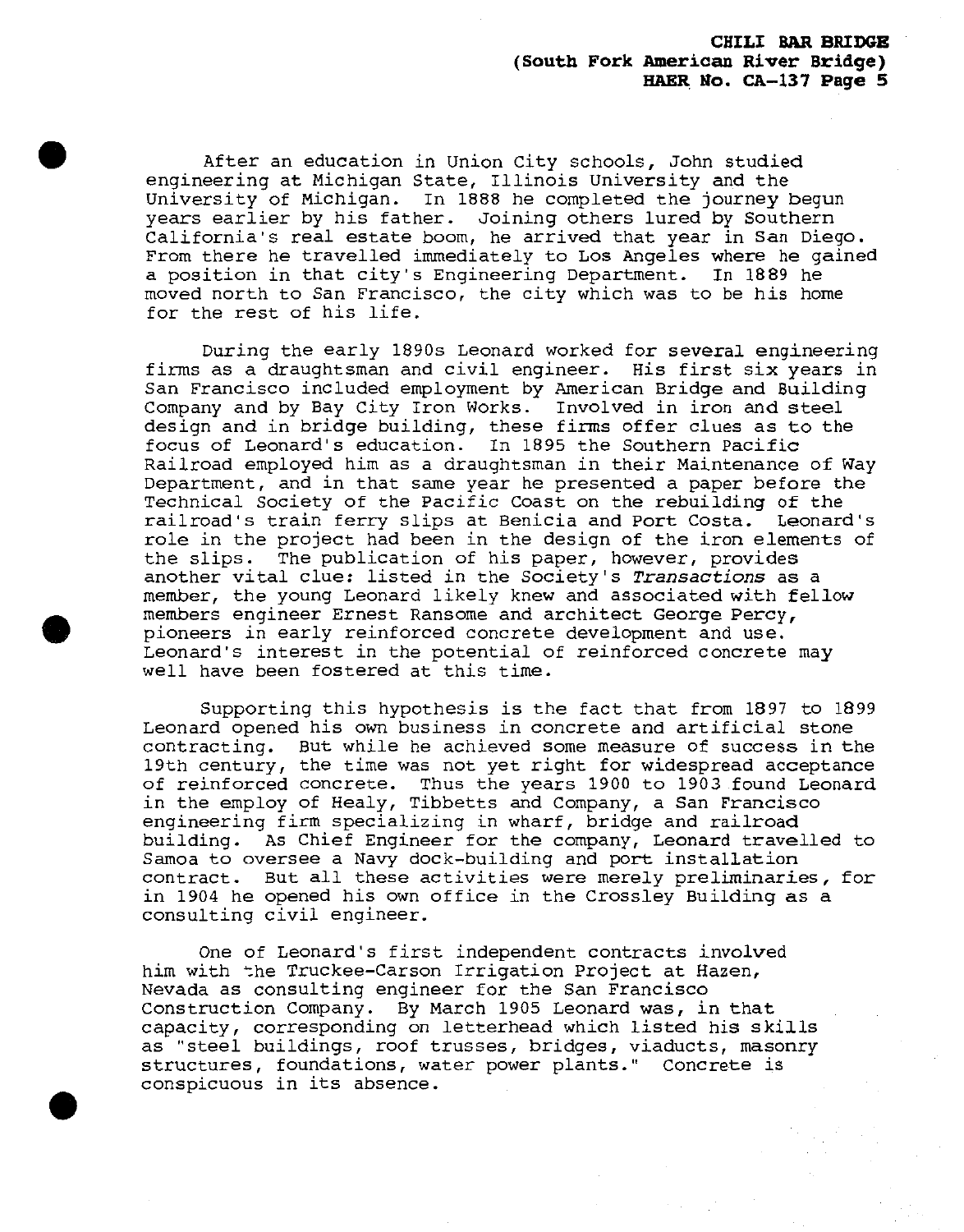Yet Leonard must have been working diligently behind the scenes, for little more than two months later events had occurred which were to place him in the forefront of the field of reinforced concrete on the West Coast. May 1905 found Leonard's letterhead now proclaiming his work to be in "Reinforced Concrete" and "Structural Steel." It also listed him as "Agent for Corrugated Bars," a patent reinforcing steel manufactured by the Expanded Metal and Corrugated Bar Company of St. Louis.

Simultaneously Leonard won a competition for his first reinforced concrete bridge, and was retained to execute the engineering design for what was billed as the largest reinforced concrete building in the world. Perhaps most important was the beginning of publication in May <sup>1905</sup> of Architect *and Engineer of* From 1905 to 1912, Leonard was the magazine's Associate Editor for Reinforced Concrete. Thus, simultaneous events found Leonard achieving recognition of his design skills as evidenced by his commissions, acquiring a lucrative marketing agency, and gaining a vehicle in which to expound his views as a proponent of reinforced concrete, on building code revision, on building inspection, and in which to illustrate his own designs.

The 1905-1906 period was a critical one in Leonard's career. While he had achieved his first major commissions, he had still to overcome traditional opposition and restrictive building laws to see widespread acceptance of reinforced concrete. San Francisco building officials became a prime target for his editorials; still influenced by a powerful brick lobby, they refused to amend the city's building laws to allow the construction of reinforced concrete buildings. In his position with *Architect and Engineer: of California* Leonard fielded editorials and articles which supported his proponency of reinforced concrete. His own writings, and articles by other prominent engineers and architects, chided officials and supported use of the new material. In August Leonard wrote both an article and an editorial reproaching city officials. The article, which presented the specifications for reinforced concrete of the new Chicago building ordinance, concluded: "The San Francisco authorities have made no move in this direction as yet. When will they? is the question asked by those most interested." The editorial attacked the San Francisco ordinance as "...too antiquated for these days of progression..." and called for the authorities to amend it to allow for reinforced concrete buildings. Another editorial by Leonard appeared in February 1906. It noted the recent construction on the Pacific Coast of some of the largest reinforced concrete structures in the United States. It also called attention to the ready availability of concrete on the local construction market, which shortened construction time and gave the investor a completed structure in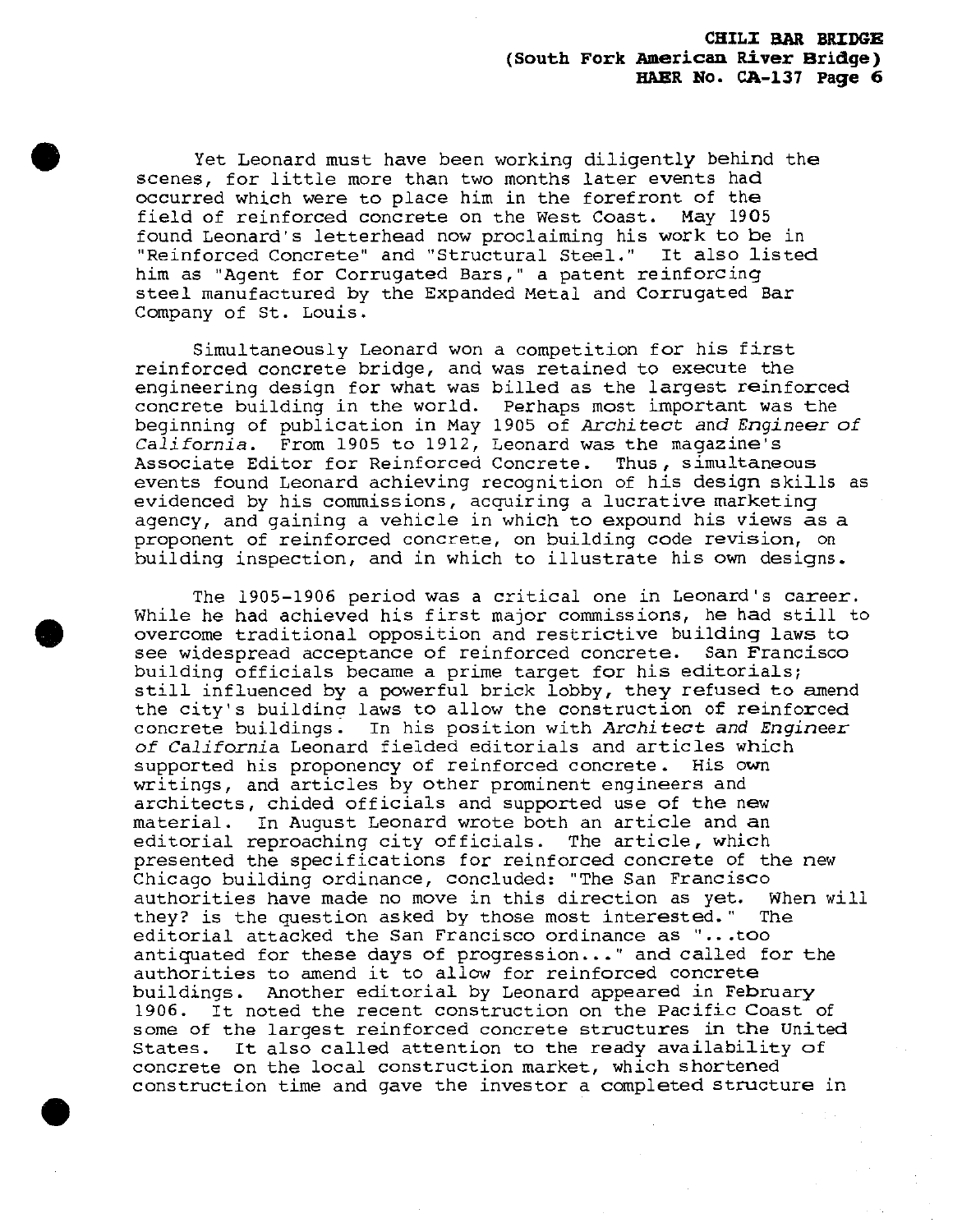less time than any other material. Last, it stated the ability of reinforced concrete, through greater durability and reduced maintenance requirements, to demonstrate greater economy in compared costs. These themes were to appear again and again in Leonard's writings.

During this period Leonard had gained his first reinforced concrete bridge commissions. With the completion of his Truckee— Carson Irrigation Project involvement, he successfully competed to design a new bridge across the Truckee River in Reno. The bridge, virtually unmodified today, was erected in 1905 as a two-span, filled-spandrel arch, originally carrying two traffic lanes, two sidewalks, and a center streetcar track. Illustrative of Leonard's subsequent bridges, the gracefully proportioned arch rings, even in this first example, spring to a remarkably thin section at the crown. And in keeping with the bridge's urban setting, Leonard chose Beaux-Arts detailing in the form of decorative railing and lighting elements.

With the Truckee River commission behind him, Leonard set out to sell county officials in California on reinforced concrete bridges. His arguments, foreshadowing the February 1906 editorial, balanced higher initial cost against reduced maintenance and increased useful life when comparing concrete bridges with steel bridges. The engineer's persuasive arguments and cost figures brought him three immediate commissions: the San Joaquin River Bridge at Pollasky, near Fresno; the Dry Creek Bridge at Modesto; and the Stanislaus River Bridge at Ripon. These San Joaquin Valley bridges demonstrated well Leonard's competence of design and his daring use of a technology and material in which he so strongly believed. The Pollasky Bridge incorporated ten 75 foot spans in a stately march across the bed of the San Joaquin River; and while individual span length was less than at Reno, its composite length made Pollasky the longest reinforced concrete bridge in the United States at that time. At Dry Creek and Ripon, Leonard's designs were noteworthy for their individual span lengths, 112 and 110 feet respectively, with the Ripon Bridge employing two spans.

At this same time, Los Angeles architect Charles Whittlesey engaged Leonard to prepare the engineering design for his Temple Auditorium in Los Angeles. Whittlesey, never overly modest with regard to his own work, termed the structure "...in some respects, the most remarkable building ever erected of this material." Of reinforced concrete throughout, the center section of the building rises nine stories, while overall the structure covers an area 165 by 175 feet. Leonard's engineering provided reinforced concrete girders up to 42 feet in length, carrying a concentrated center load of 100 tons each. But it was in the design of the auditorium itself that Leonard excelled. This space, then the largest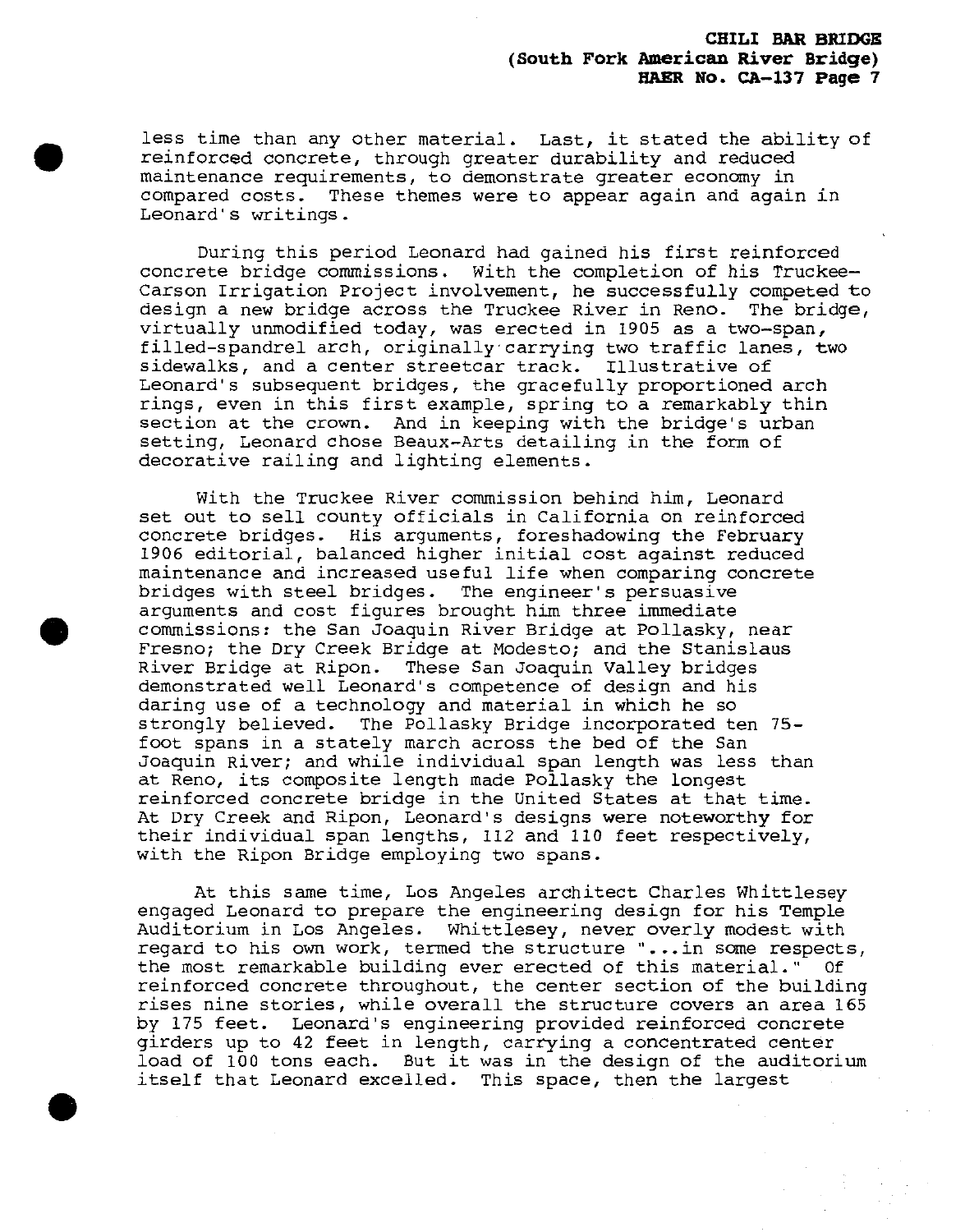theater west of Chicago, measured 165 by 110 feet and seated 3,500 with provision for seating an additional 1,500 for special events. In order to provide the best possible sight lines, Leonard carried the auditorium's enormous balcony on huge reinforced concrete cantilevers, so that there were no supporting columns to obstruct the view from seats on the main floor below. To cover the auditorium Leonard designed a reinforced concrete roof carried on reinforced concrete trusses having a clear span of 110 feet.

Leonard's engineering expertise is reflected in these earliest ventures. In an era marked by the failure of reinforced concrete bridges and buildings during construction due to improper design, Leonard's structures utilized carefully calculated placement of reinforcement. Competence of design became Leonard's hallmark. Reno, Dry Creek, Ripon--all remain in service carrying traffic far in excess of that for which they were designed.

1906 brought the watershed event in Leonard's career. When the great San Francisco earthquake rumbled ashore and down the San Andreas Fault in the predawn hours of April 18, reinforced concrete was still a controversial material in the minds of many engineers, architects and building officials. By the time the fires were out and the evaluation of damage begun, it was apparent that a reassessment of reinforced concrete was due, and that proponents' claims for the material bore further consideration. The disaster touched Leonard directly as well, as he lost both house and office to the great fire. Yet in the midst of the loss and while living in a tent in a park near Fort Mason, Leonard found the ability to look to the future. In a letter to his sister in Los Angeles Leonard indicated a determination to stay in San Francisco despite the awful conditions, writing: "I am loth [sic] to leave for there is going to be plenty for me to do <sup>I</sup> think."

The brickmakers' claims of permanent construction and their cries against reinforced concrete were belied by the mountains of brick rubble that had been San Francisco, Santa Rosa, San Jose and Stanford. In the midst of the shattered brick buildings, the early Ransome/Percy reinforced concrete buildings and bridges stood firm, as did Ralph Warner Hart's new reinforced concrete Bekins Warehouse. Even conservative Octavius Morgan, a proponent of brick who had endorsed concrete for certain structural uses only, was forced to conclude the monolithic qualities of reinforced concrete made it the most earthquake and fire proof construction. It was obvious to those connected with the building profession that the disaster provided a unique opportunity to study design and construction techniques. Thus it was that Professor Charles Derleth, Jr. of the University of California contacted Leonard and other leading engineers to begin discussions. Leonard's reply: "Though the Crossley Building has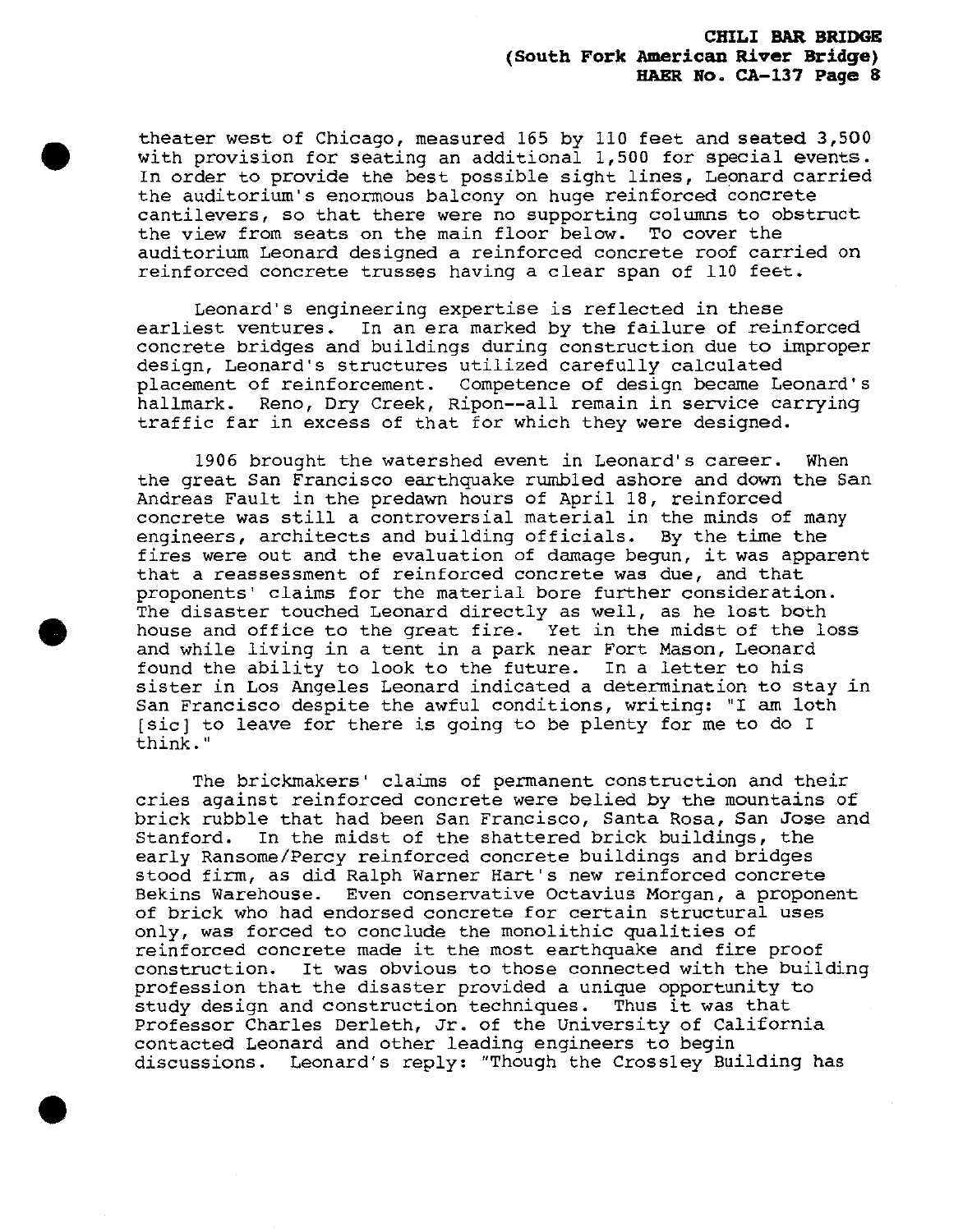shrunk from sight, Jno. B. Leonard and Reinforced Concrete will be more in evidence than ever."

On May 11, 1906 they published a notice in Bay Area newspapers calling a meeting of engineers to "...intelligently observe and analyze the structural effects... (of) the recent earthquake and fire...for exchange of data...to lead to...a concert of opinion as to future practice." The group, 100 strong, met on May 17, 1906 to form the influential Structural Association of San Francisco. This organization eventually included most engineers, architects, builders and contractors in the Bay Area. The stated purpose of the Association was "...investigation and discussion of earthquake and fire phenomena in San Francisco, and the formulation of conclusions as to the manner in which the best types of building construction should be modified to conform to these observations." The membership was expanded beyond engineers to include "(A)ll persons directly concerned in the design, manufacture and use of structural and fire-resisting materials..." A nominating committee was appointed consisting of Leonard and fellow engineers C.H. Snyder, Robert Oliphant and F.A. Koetitz. Subsequently, Leonard was appointed to head the Subcommittee on Reinforced Concrete, and to membership on the Executive Committee. The Association reported that those serving on the various committees were "...experts in their respective lines of work..." These appointments were tacit proof of Leonard's personal and professional standing with his peers.

Almost immediately, Leonard set forth his goals for the subcommittee. Chief among these was a thorough examination of the Bekins Warehouse to gain data pertaining to its performance in earthquake and fire. Not surprisingly, *Architect and Engineer of California,* noted the existence of the new organization and commented on its " . . .especial agility in promoting and encouraging the use of reinforced concrete. " The Association, meeting weekly, remained in existence for a little more than six months. Some members, sensing time as a factor, urged the Association to adopt revisions to the San Francisco Building Ordinance solely to indicate progress was being made. Characteristically, Leonard, in the course of discussion of the new Ordinance, cautioned against hasty revisions, calling instead for the group to take the time to understand all that had been studied. By the time the Association disbanded in early 1907, several of Leonard's goals had been realized: the new San Francisco Building Ordinance, drawing upon the reports and work of Leonard's subcommittee, allowed for reinforced concrete buildings; both the public and the building profession had been made more fully aware of the potential of reinforced concrete; and Leonard's continuing call for better building inspection influenced the San Francisco Grand Jury to request the appointment of nine more municipal inspectors.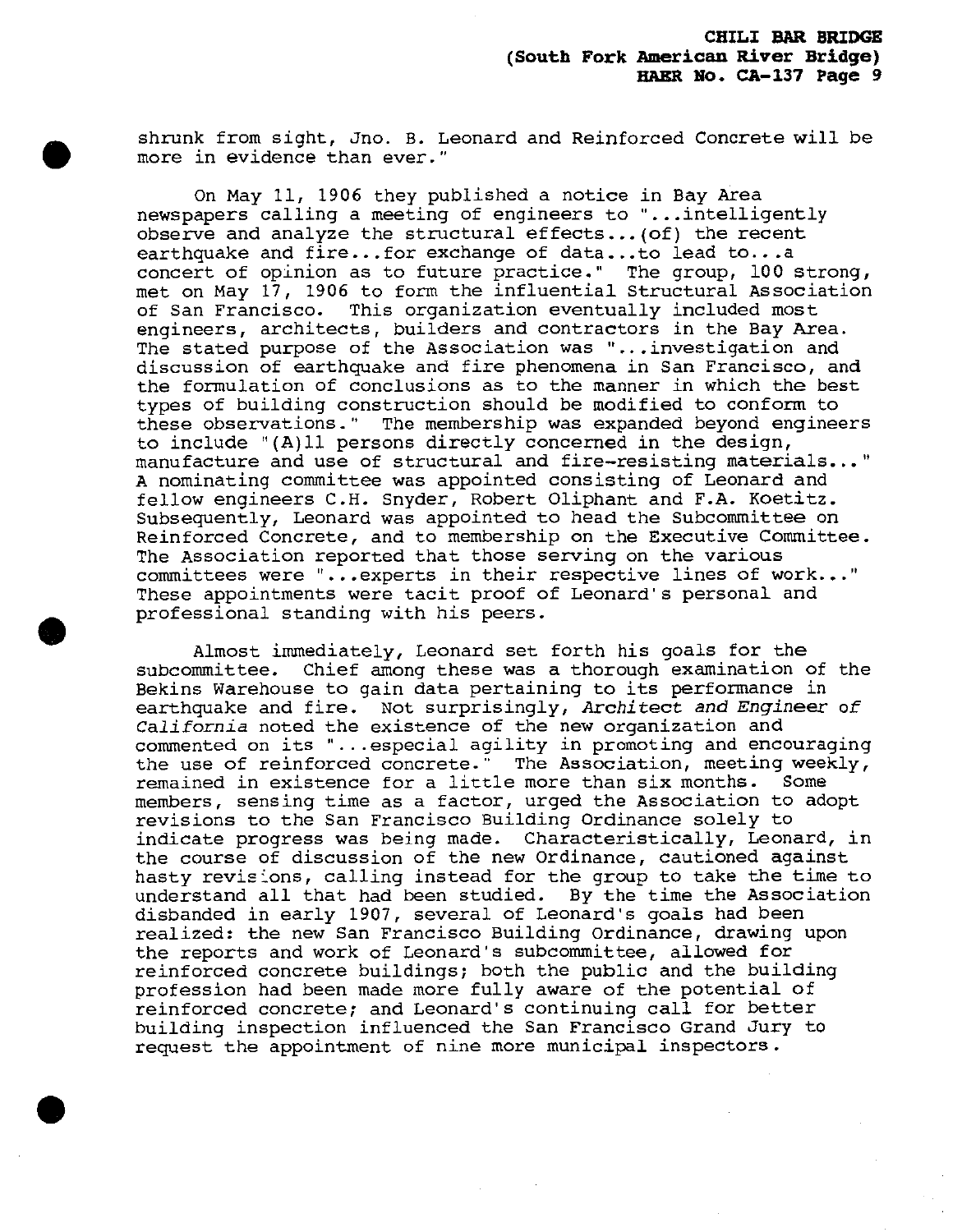In addition to his role with the Structural Association, the Board of Trustees of Stanford University retained Leonard, along with engineer John D. Galloway and architect Henry A. Schulze to inspect earthquake damage to the University and to recommend the best means of reconstruction to provide an earthquake and fire proof campus. This was yet another tribute to Leonard's professional status, as Stanford's engineering faculty and school were second only to the University of California within the state. As in San Francisco, the committee found that reinforced concrete had withstood the temblor almost unscathed, while campus brick and stone masonry structures—notably the Memorial Arch and Chapel—had suffered greatly.

During his tenure with the Structural Association, Leonard did not rely solely on that role to effect changes and to increase use of reinforced concrete. He also continued to field articles and editorials in *Architect and Engineer of California.* Continued opposition to reinforced concrete necessitated this activity. Even amid the aftermath of the earthquake, the resistance of the brick industry to reinforced concrete remained vehement. Virtually ignoring the destruction around them, the brick men claimed that brick buildings had proved the salvation of San Francisco. Likewise, knowing full well that their own influence had effectively precluded any pre-earthquake reinforced concrete buildings, they challenged reinforced concrete proponents to name reinforced concrete buildings which had withstood earthquake and fire, claiming instead they had proof of the failure of the new material. In reply, Leonard leveled a withering barrage of facts and figures from himself and others.

In May 1906 he rightly pointed out that the lack of allreinforced concrete construction in San Francisco prior to the earthquake was due to an "...antagonistic building ordinance..." Citing his own inspections, and those of other engineers and architects, he revealed that reinforced concrete floors and fireproofing had come through the disaster without instance of failure, concluding that reinforced concrete was to be the "...most favorably considered material for the rebuilding of San Francisco..." Taking opportunity to call attention to his own work, Leonard pointed out that his bridges at Pollasky, Modesto and Ripon had withstood the shock without the slightest sign of damage, in spite of the fact that they were still under construction and thus at less than full strength.

Editorials attributed to the pen of Leonard noted the responsibility for the past failure of city authorities to permit reinforced concrete construction lay with the brick industry and labor, and warned that failure to rectify this situation would surely pave the way for a repetition of the disaster. These editorials accurately pointed out that investors would be quick to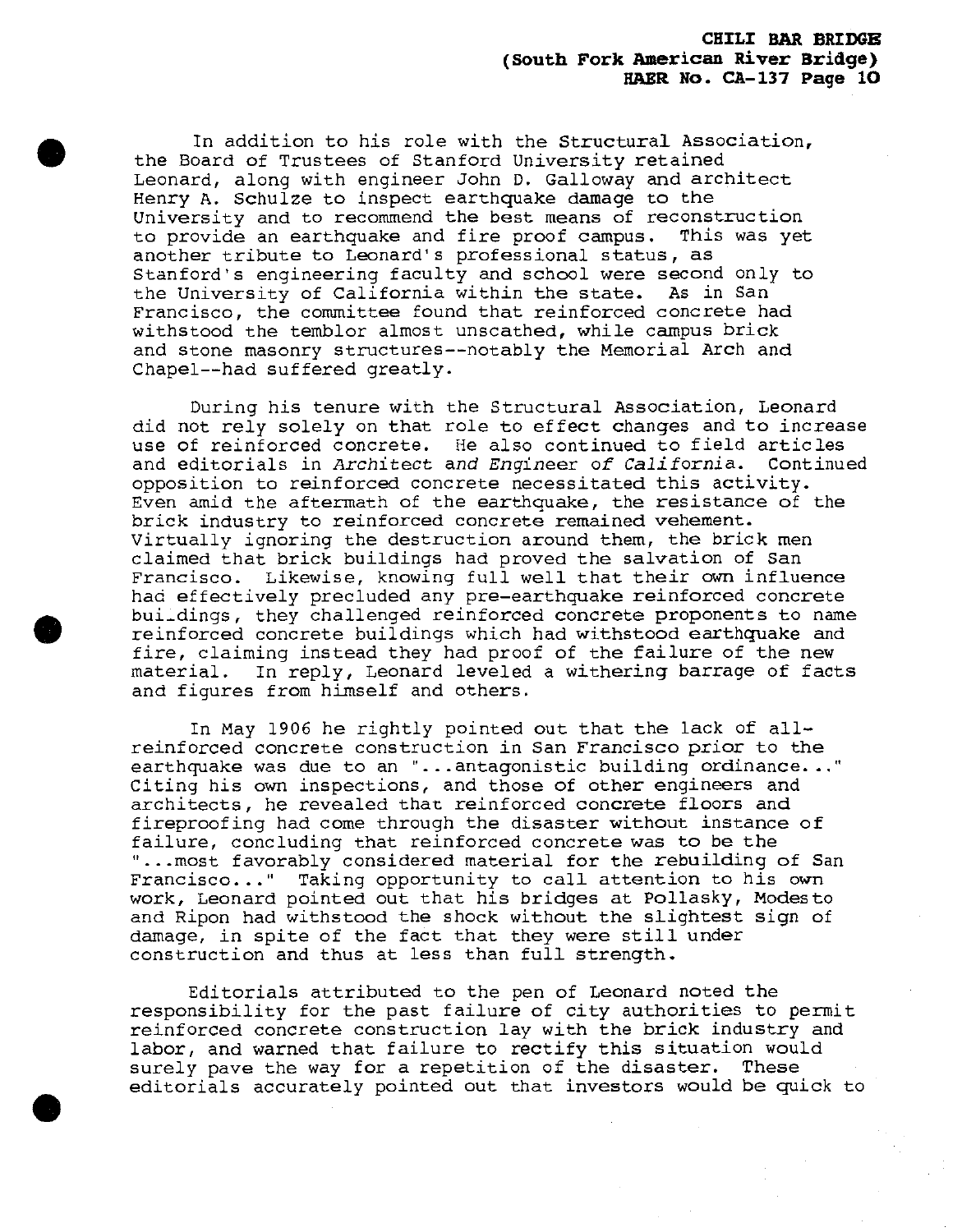learn from the past event and would desire to rebuild in reinforced concrete. Under Leonard's editorial direction, Architect *and Engineer of California* reprinted an article from the *San Francisco Bulletin* which termed the brickmakers' objection to reinforced concrete "...preposterous, insincere and selfish..." and pointed out that architects, engineers and building contractors now recognized reinforced concrete as superior to brick. Looking accusingly again to the brick lobby, the *Bulletin* wrote: "The time has come, however, when the city's need is stronger than the political influence of any special interest."

Other articles supporting Leonard's position appeared in the magazine; their editorial selection must again be attributed to Leonard. Engineer Maurice Couchot was openly amazed at the extent of failure of brick masonry, and wrote of the success of reinforced concrete construction and fireproofing, citing as examples Ransome's Academy of Sciences flooring in San Francisco and his borax factory in Alameda, and Hart's Bekins Warehouse. Hart himself wrote of the splendid showing his building had made, with articles appearing in *Architect and Engineer of~ California* and in nationally-circulating *Engineering Record.* Architect Charles W. Dickey gave examples of the failure of brick construction, citing buildings in Alameda. Turning to the successful showing made by the Bekins Warehouse, Dickey theorized that buildings up to six stories might be built entirely of reinforced concrete, and that lessons of the earthquake might prove of value in changing San Francisco building laws. And a young graduate of engineering from the University of California, William P. Day, noted that the adherents of reinforced concrete could hardly have hoped for <sup>a</sup> better showing to strengthen their position.

Leonard's stance was also supported in other published sources, both locally and nationally. American *Builders Review,* B.J.S. Cahill's San Francisco-based competitor to *Architect and Engineer of California,* carried a number of articles dealing with the effects of the earthquake and fire and touting the qualities of reinforced concrete. These were authored by Professor Charles Derleth, Jr., Leonard's cohort in the Structural Association, whose writings also appeared in *Architect and Engineer of California* and other sources at about the same time. Like Leonard, Derleth pointed to the brick industry for the lack of reinforced concrete construction prior to the earthquake, and also called for competent design to avoid the possibility of building failures.

National engineering periodicals also carried news of the disaster and these echoed the findings of the local publications. Indeed, Leonard authored articles for Engineering Record in which his strong advocacy of reinforced concrete again stood forth. Writing for the national scene, Leonard stated the success of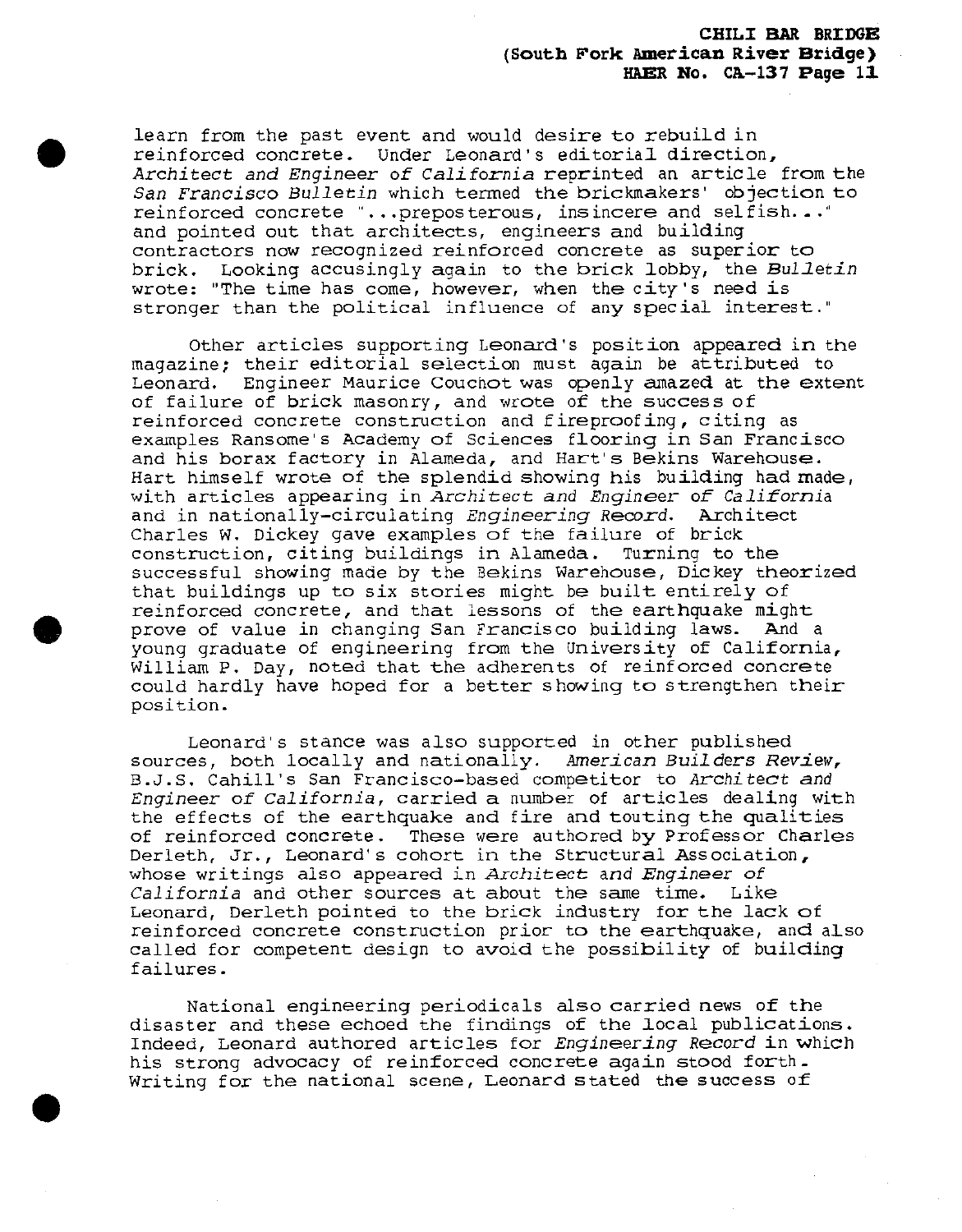reinforced concrete in withstanding earthquake and fire. He was also quick to point to the building of public confidence in reinforced concrete "...because of their expressed convictions of the insecurity and danger of brick structures based upon their observation during the destruction of a city." Even Corrugated Bar Company cited their San Francisco agent's (Leonard's) positive reports of the performance of reinforced concrete in letters to *Engineering News* and *Engineering Record,* The brick industry could not have chosen a more dedicated, forceful opponent.

The post-earthquake period produced a hiatus in Leonard's bridge work as the engineer found his services in great demand for building design. Indeed, by September 1907 Leonard had undertaken the reinforced concrete design for more than a score of San Francisco buildings. In the design of at least two of these buildings, Leonard found himself in association with leading architects. In 1906 he executed the design of the Sheldon Building (recently demolished), one of San Francisco's first large reinforced concrete buildings. The structure, with a terra cotta exterior, was built in 1907 and was the product of architect Benjamin G. McDougall, himself an important early user of reinforced concrete. Also in 1906 Leonard handled the engineering of the MacDonough Estate Building for architect William Curlett. This seven story structure, whose facade was finished in a stucco mixture of marble dust, cement and sand, was completed in less than six months, attesting to Leonard's claims of the ability of reinforced concrete to provide the investor a completed structure more quickly than any other material. Indeed, after finishing the first floor and mezzanine, the contractor was able to erect the building at the rate of one floor per week.

Leonard's building designs in 1906 also appeared outside San Francisco. In Oakland, he again teamed with McDougall in the design of the Hotel St. Mark. This nine story building of eclectic design provided the engineer with yet another chance to showcase the design and construction possibilities of reinforced concrete. Leonard chose flat slab design with supporting beams between columns in order to facilitate rapid construction. Careful placement of reinforcing provided all-important monolithic continuity to the structure. As in the MacDonough Estate Building, once construction reached the second floor it proceeded at the rate of one floor per week, all concrete work being completed in just 98 working days. Leonard also successfully handled such design difficulties as a spiral stairway to the basement and a circular stairway to the orchestra balcony, both executed in reinforced concrete. The building, whose reinforced concrete construction was selected as a result of the earthquake and fire in San Francisco, was hailed as combining "...aesthetic appearance and excellence of design with stability of construction."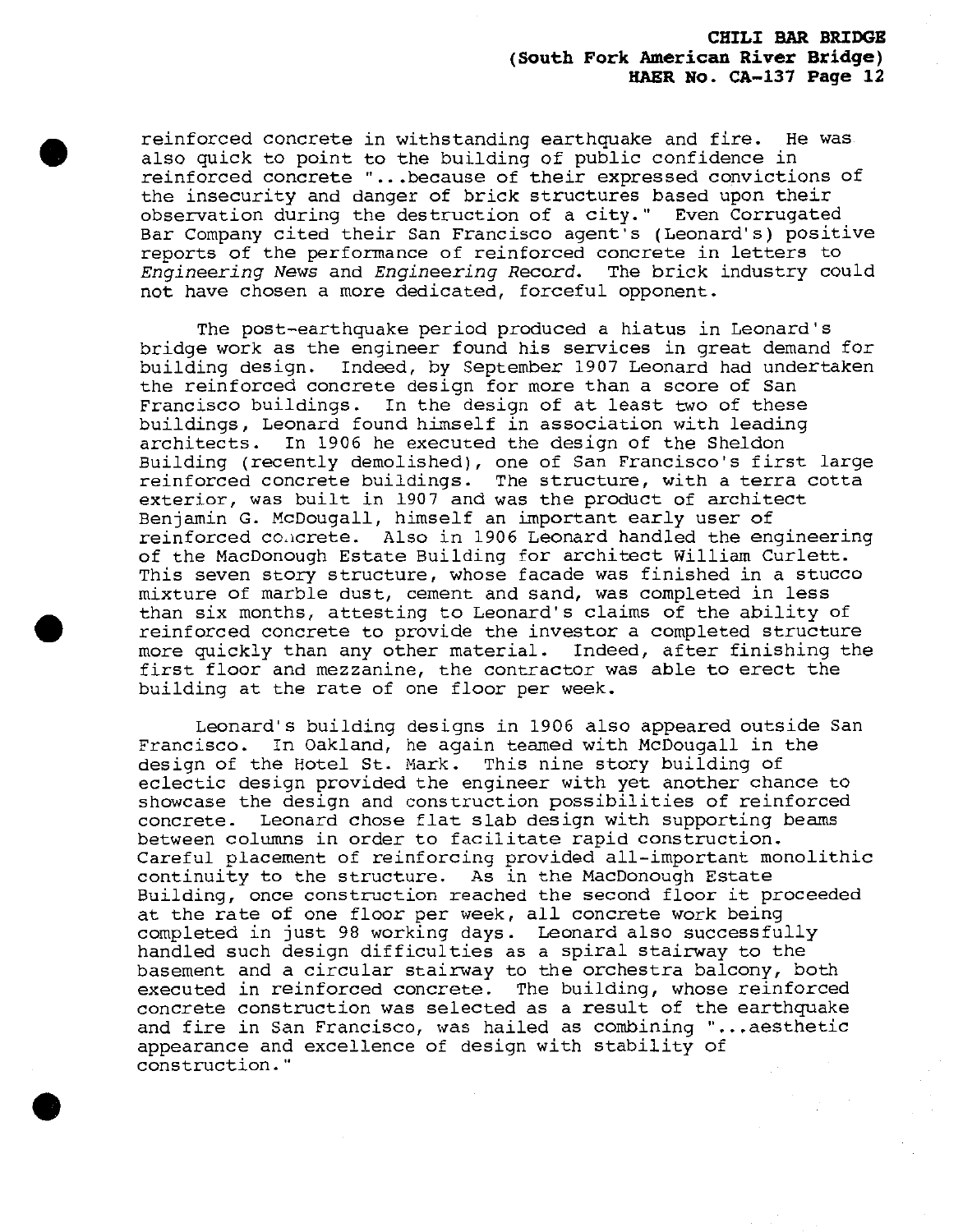In Salinas, the owners of the Ford and Sanborn Department Store chose Leonard to design a building to replace their earthquake-damaged store. Thus in 1907 Leonard executed the first of a series of role reversals involving himself and the architectural profession when he retained architect Charles W. Dickey as a consulting architect for the commission. The building was designed by Leonard, and its straightforward, unornamented use of reinforced concrete exterior and unobstructed, spacious interior marks an early awareness of the potential of the material to express its own characteristics. The unadorned, planar surfaced, broken only by the broad display windows marks a design well ahead of its time, presaging the International Style. With the design firmly credited to Leonard, Dickey's involvement remains speculative, but may have been merely to avoid any complications with California's architectural licensing law.

This period saw Leonard quickly reach the forefront of his profession in the field of reinforced concrete in California. A foreword to one of his articles termed him "...the coast's foremost authority on reinforced concrete construction," concluding "Mr. Leonard needs no further introduction." In these years Leonard's influence was reflected in his employment of young engineering graduates from the University of California, men who were to use the skills and experience gained under Leonard's tutorage to found their own important engineering careers. From this position of leadership, then, Leonard determined to continue to work to solve problems of design and inspection which threatened to undermine the progress made to date in gaining acceptance of reinforced concrete. The aspects of proper design and adequate inspection were inextricably twined, and no one was more aware of this than Leonard. Where he had previously used articles and editorials to extol the virtues of reinforced concrete from the standpoints of fire resistance, cost, availability and timeliness, Leonard now turned his articles to more technical facets of reinforced concrete engineering. In turn, his editorials swung from calling for ordinance amendment to a plea for better inspection.

In June 1906 Leonard delivered a paper before the Structural Association. The work focused on the proper design of reinforced concrete frame buildings, which Leonard defined as being constructed of slabs, beams, girders and columns, the whole being enclosed by curtain walls supported by the columns. Ever aware of the battle against high initial cost faced by reinforced concrete proponents, he recommended regular arrangement of the frame elements as a means of decreasing labor and construction costs. Aware also that every reinforced concrete failure acted to delay complete acceptance of the still-new material, Leonard stressed the need for proper reinforcement to provide allimportant structural continuity, noting: "Many who are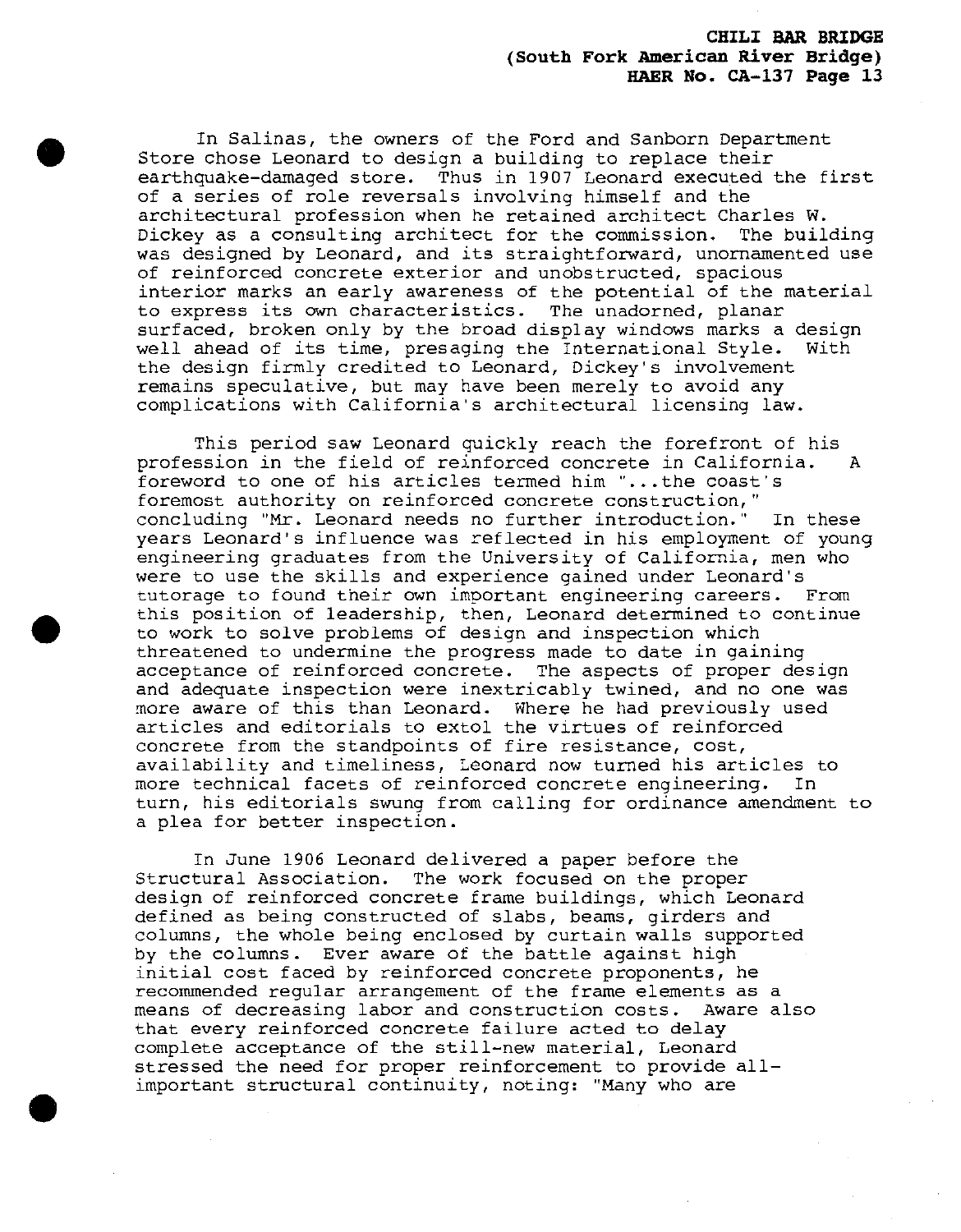designing work of this character are sometimes reluctant to do this because of the increased expense and an improper appreciation of its importance, A vast amount of faulty work can be directly attributed to the omission of this important detail." Indeed, Leonard deemed the subject of proper reinforcement so important that he devoted an entire article to it, seeking to show the need to balance adequate design with the considerations of economy. But while Leonard wrote of proper design methods, the demand by investors for reinforced concrete structures resulted in many designers and contractors undertaking work for which they had neither educational nor experiential qualifications. Thus, the very period which should have seen the greatest success in the acceptance of reinforced concrete instead saw a rash of structural failures which set development back, according to one estimate, almost two years.

Perhaps the most publicized failure in California occurred on November 9, 1906 when the Bixby Hotel, then under construction at Long Beach and billed as one of the world's largest reinforced concrete buildings, partially collapsed during the pouring of the roof, killing a number of workers. Amid great public outcry, the ruins were immediately set upon by teams of inspectors. Opponents of reinforced concrete attempted to prove the material itself at fault, while proponents worked to show the flaw lay in design or execution. Leonard was among the first on the scene, probably sent as <sup>a</sup> representative of Architect *and Engineer of California\** After consulting plans, probing the wreckage and interviewing survivors, he concluded the contractor had erred in the construction and removal of the formwork of previously poured sections of the building, as well as in the placing of reinforcement and pouring of the concrete. These factors had combined to produce a building lacking structural continuity, so that the weight of the wet concrete of the roof caused the fourth floor beneath to fail and collapse through to the third floor, which in turn failed. By the time the collapse ended, some elements of the upper floors were to be found in the basement. Leonard's findings absolved architects Austin and Brown of any blame and supported his published design theories. His conclusions were supported by others, which he made sure saw publication in *Architect and Engineer of California.* Architect Charles Whittlesey placed additional blame on inexperienced engineers, and was supported in this finding by an editorial probably penned by Leonard. Another architect, Otto H. Neher, attributed lack of continuity to the use of hollow tile curtain walls and ceilings, noting correctly that the proper use of reinforced concrete in these elements would have provided greater strength. Engineer Louis A. Hicks, who inspected the building with contractor Carl Leonardt, found beams, columns and floors had been poured separately, frustrating any designed continuity. They termed it "Mongrel construction." Joseph Simons represented the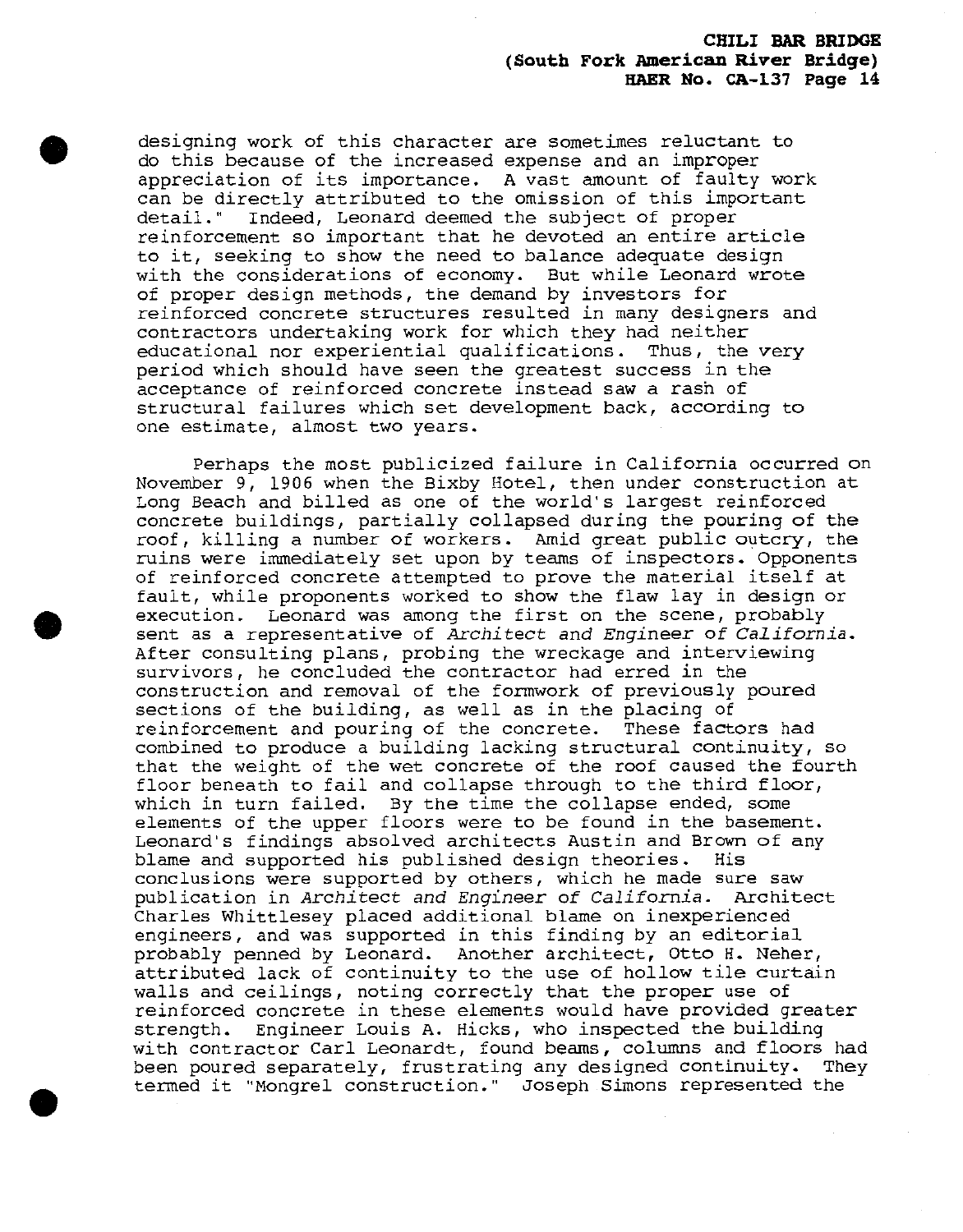brick industry in opposition, contending that "...experienced engineers and architects were carried off their feet by the tidal wave (of enthusiasm for reinforced concrete) and are today firm believers in the theory that something can be made out of nothing- -that to insert a few iron bars that are not even tied or welded together in a concrete column or girder is a mysterious wonder." Having thus demonstrated his lack of knowledge of reinforced concrete engineering, Simons then concluded, "...the concrete was good, the steel was good, and the design was wholly in the bounds of reinforced concrete engineering practice." The cause, according to Simons, was a flaw in the material itself and hence in its engineering: he claimed the outer walls dried faster than interior columns and girders, with resultant uneven shrinkage and eventual building failure. However, a team composed of engineer T.E. Keough and architects Henry A. Schulze and William Koenig refuted this finding, terming Simons' report for the Bricklayers and Masons International Union an "... attempt to deceive the public..." Like other architects and engineers, they placed the blame on the contractor. Leonard had marshalled his editorial forces wisely, and once again the brick men had underestimated the strength of their opponent. Indeed, Leonard turned the disaster to positive use by utilizing it to support his call for proper design and execution of reinforced concrete construction.

Still, the fact remained that reinforced concrete failures hurt the material in the eyes of the public, and led to editorial call for reform. Noting the hurried reconstruction work in San Francisco had resulted in some poor reinforced concrete work, the editorial charged architects to retain competent engineers. It astutely pointed out that "...a poorly built structure is a menace to the community in more particulars than one, and unless drastic measures are taken to prevent failures, concrete construction will receive a set back from which it will be no easy matter to recover." The editorial then concluded with the suggestion to appoint "...a committee to inspect all reinforced concrete buildings under construction in San Francisco. Leonard's friend Derleth continued to support this position also. Noting the recent rash of reinforced concrete failures in different parts of the country, Derleth placed the blame on human failure—use of reinforced concrete in inappropriate applications, design defects, improper field construction methods, lack of inspection—and called for better engineering, and more and better inspectors, echoing Leonard's earlier pleas for municipal inspectors. Clearly, San Francisco's building inspection problem was not yet in hand.

Thus Leonard embarked upon another facet of his consulting career, this time as engineer for the Western Inspection Bureau. Headquartered in room 621 of the Monadnock Building (Leonard's own office was in room 623), the firm handled "Mill, Shop and Field Inspection of Bridge, Building and Shipbuilding Material, Pipe,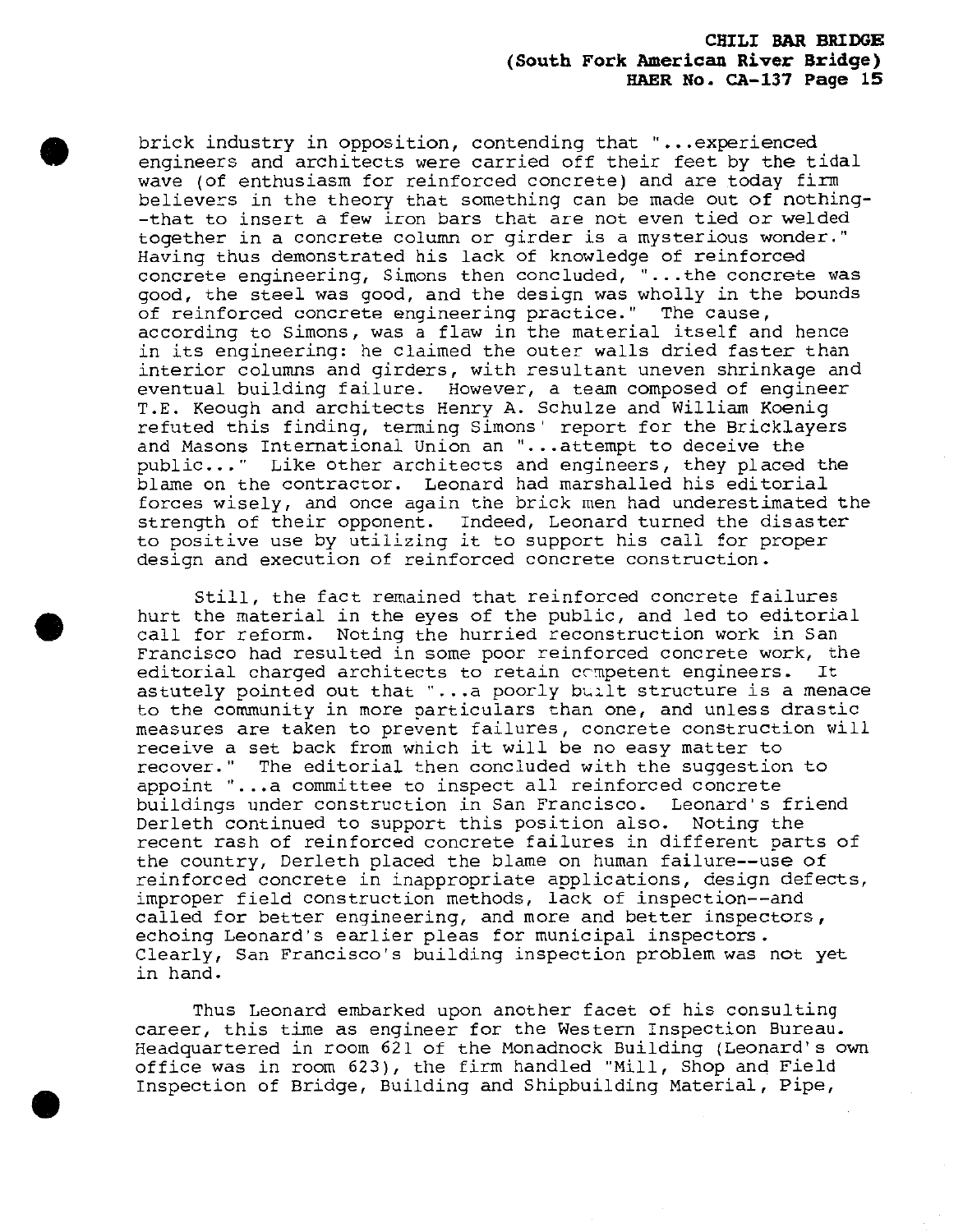Boiler-Plate and Railroad Equipment; Chemical and Physical Tests of Iron Steel, Concrete, Re-inforced [sic] Concrete, Brick, Stone and Terra Cotta; Formulae, Analysis and Tests of Aggregate for Concrete Work; Consultation and Approval of Plans and Specifications; Inspection and Superintendence of Construction." In this manner, the firm supplemented understaffed municipal inspection for at least one year, in addition to supplying the various other services advertised. Moreover, this role brought Leonard into contact with still more major architects, making them aware of the engineer's skills and versatility, and reinforcing Leonard's belief of the need for close interaction and cooperation between architect, engineer and contractor.

At this same time, Leonard took advantage of opportunities to speak to architects and other audiences apart from his San Francisco colleagues. Records of these occasions reveal, once again, the regard in which he was held. Attending the 15th Annual Irrigation Congress in Sacramento in 1907, Leonard was interviewed by the staff of the Sacramento Union, who introduced him to readers as "...one of the best known authorities on the Pacific Coast in reinforced concrete..." Leonard commented during the interview that "...there is today hardly an architect of any prominence in San Francisco or Los Angeles who has not turned out one or more substantial concrete buildings." Acknowledging the occasional failures of reinforced concrete buildings , Leonard noted failures also among steel and brick buildings, and placed the blame for all on violation of design and construction principles rather than on the materials. Returning to his oftrepeated theme of economic advantage, he emphasized that the ingredients necessary to manufacture Portland cement were all found in California, leaving a larger percentage of the construction investment within the state. In 1908 he carried the message of reinforced concrete to Portland, Oregon, speaking there on September 22 to a group of architects, real estate men and property owners. Portland architect Joseph Jacobberger introduced him as "...one of the ablest men of the Coast in the line of building construction." Illustrating his talk with lantern slides, Leonard called for municipal action to create fireproof districts by zoning and building regulations. In December 1910 he travelled to New York City to deliver an address to the 7th Annual Convention of the National Association of Cement Users (forerunner of the American Concrete Institute). On this occasion he recounted the problems faced by architects and engineers attempting to use reinforced concrete in San Francisco prior to the earthquake, the effects of the disaster based on his own experiences and inspections, and the progress made since 1906. Leonard was able to state that by June 30, 1910, permits for 132 reinforced concrete buildings had been issued in San Francisco,

The hiatus in his bridge work ended in late 1907 as Leonard, his reputation boosted by his building design and publication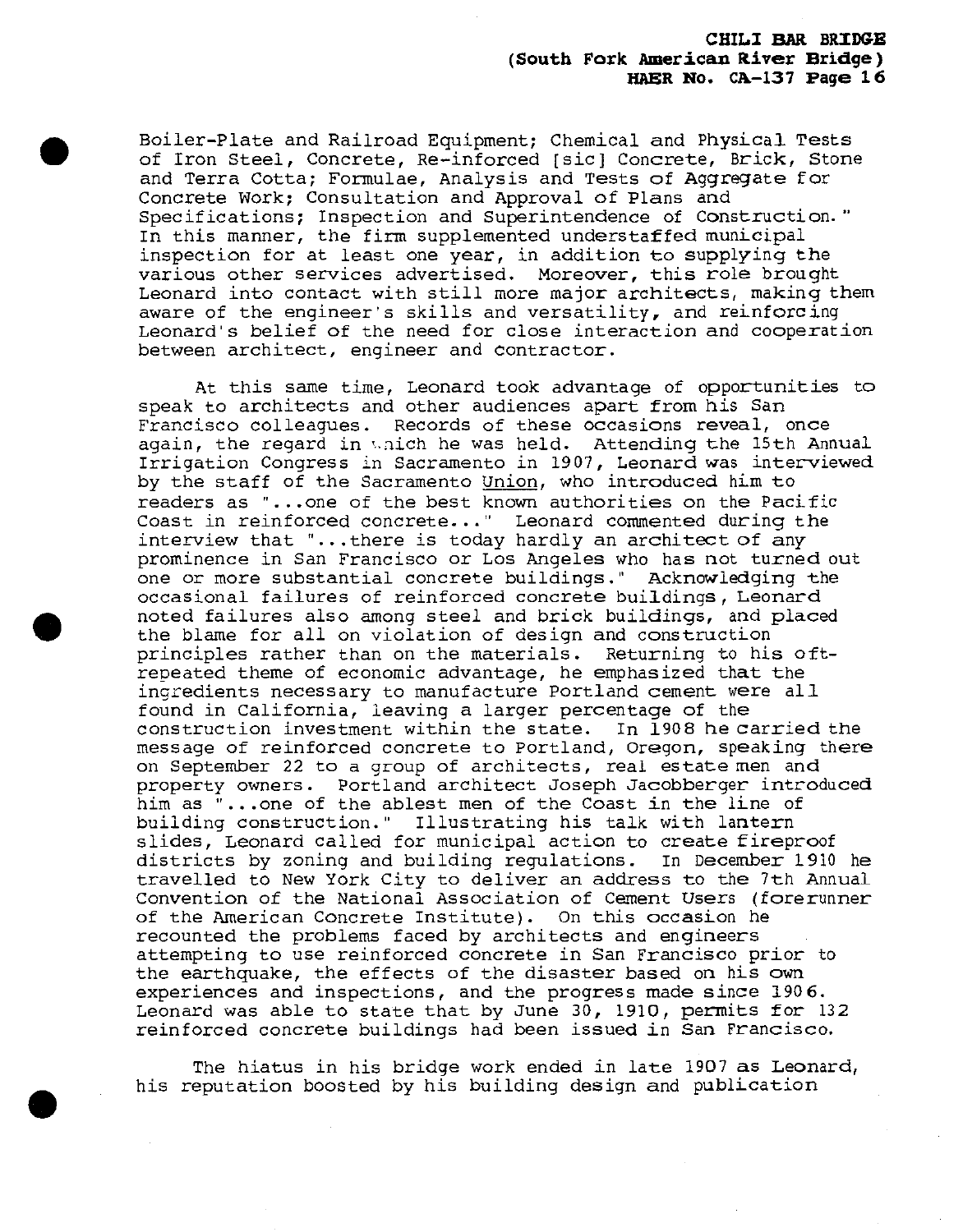work, found time again to return to the structures which remained his prime interest. He quickly undertook a number of commissions, designing a pair of bridges which were built in San Luis Obispo in 1909. The same period saw him win a competition for a group of five bridges in Ross, Marin County, and for another bridge in nearby San Anselmo. As at Reno, he used Beaux-Arts detailing to produce bridges quite in keeping with the architecture of what was, even then, an exclusive suburb of San Francisco. During this time he also designed the Gianella Bridge, one of only two steei bridges which can be credited to him; although his preliminary proposal had been for a concrete bridge. His occasional failure to sell the idea of reinforced concrete bridges was also seen in a stillborn proposal for a three-span arch bridge across the Feather River at Oroville. Initially selected in 1907 and then rejected due to cost, this structure would have employed a 199-foot center span and would have marked Leonard's departure from the filled spandrel arch to the transitional spandrel cross-wall design.

The year 1911 climaxed Leonard's design work with the filled spandrel arch bridge. Fernbridge crosses the Eel River south of Eureka in northwestern California with seven 200-foot spans. Monolithic abutments aid it in withstanding heavy winter runoff and the battering-ram effects of large logs washed away from upstream mills. Similarly, each of the bridge's massive piers is constructed on 250 piles, while pier cutwaters shaped like ships' prows reduce stream restriction and deflect debris. Since its construction, Fernbridge has met the river on its own terms. In 1955 and 1964, when the Eel and its tributaries destroyed many newer bridges upstream and obliterated entire towns, Fernbridge stood as if an extension of the bedrock itself. Indeed, during the 1964 floods, water level was almost up to the deck and a large jam of debris lodged against the upstream side of the structure. With the bridge vibrating from the current and from repeated blows of debris, workers resorted to dynamiting the jam. Fernbridge survived both debris and dynamite, and continues to carry traffic today. It has been designated a National Historic Civil Engineering Landmark by the American Society of civil Engineers.

While Leonard had convinced county officials to sponsor reinforced concrete highway bridges, other bridge applications remained relatively rare. But in 1911 he completed a reinforced concrete railroad bridge across the American River in the Sierras for the Mountain Quarries Company. The structure, designed to carry the largest locomotives of the day as well as cars laden with limestone, is composed of three 140-foot spans towering above the river. Due to the engineering difficulties inherent in the restricted canyon site, the bridge had to be skewed rather than crossing the stream at the preferred right angle. Leonard met the requirement with a bridge that proved to be fully twenty percent cheaper than a steel structure designed for the same site. Like Fernbridge, the Mountain Quarries Bridge was designed for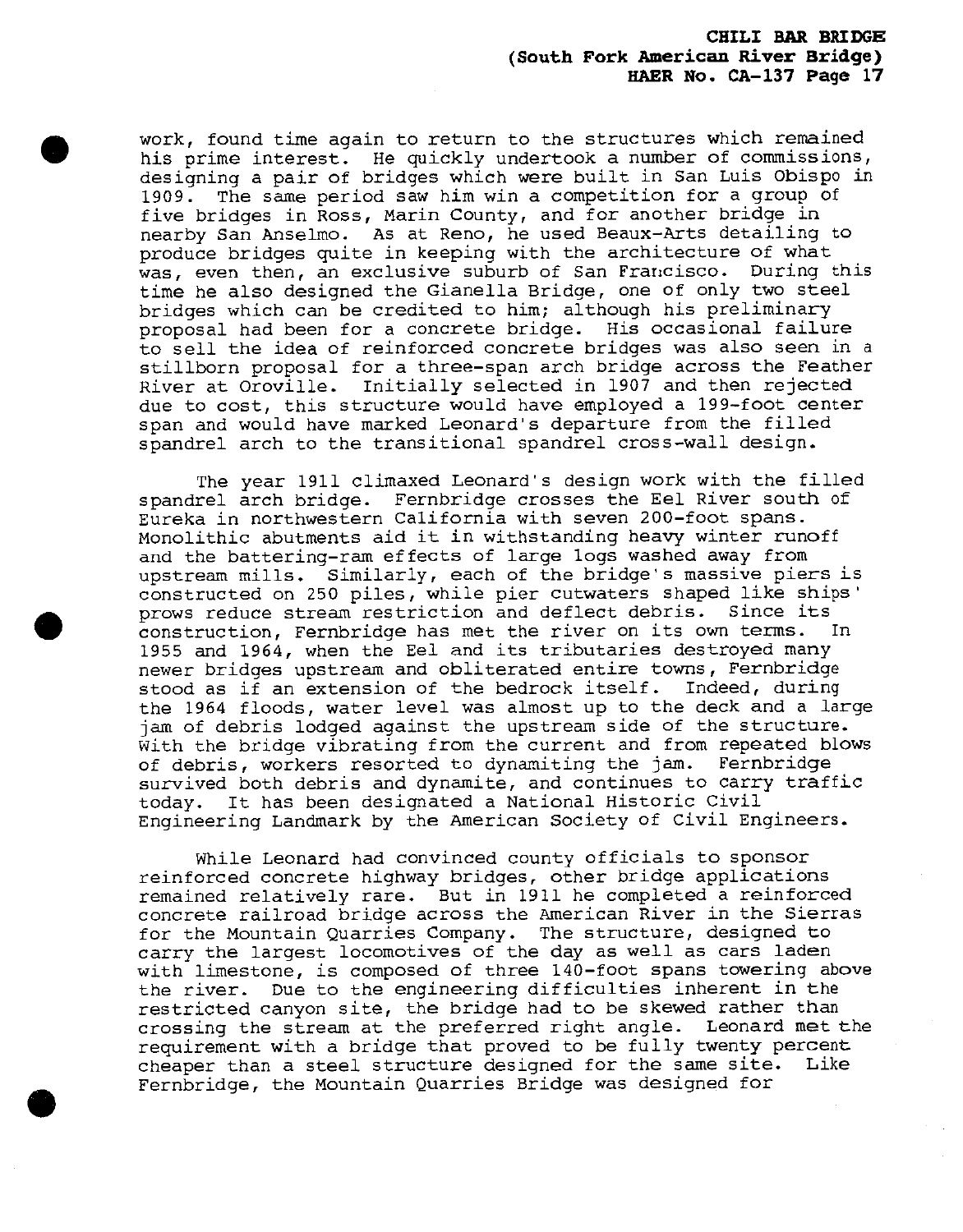permanence. With its tracks removed during World War II, the bridge has stood unmaintained in quiet abandonment. Yet, in the 1950s and 1960s, it was twice pressed into emergency service as a vehicular bridge when floods washed out highway bridges a few hundred yards upstream.

Also in 1911, Leonard met the requirements of civic officials of the Oakland suburb of Piedmont, who wanted a bridge out of the ordinary. For the second time Leonard retained a consulting architect, this time Oakland architect Albert A. Farr. The collaborative result was a bridge far more architectonic than any other Leonard designed. To the graceful 130-foot arch of Leonard's design, Farr added details to give the town a bridge in the Mission Revival style, then at its height. Tile-roofed pylons at each end of the structure featured ornamental lights, while intermediate kiosks, supported by concrete columns and capped "...in the regulation manner with Spanish S tile..." provided shelter for pedestrians. Corbelled arches carried sidewalks along the bridge's flanks.

In 1913 Leonard and junior partner W.P. Day published *The Concrete Bridge.* In it they reiterated all of Leonard's arguments for concrete bridges and invited inquiries from their readers. In addition to economy and strength, the book stressed other qualities which served to make the reinforced concrete bridge desirable. Aesthetically, it offered "...conformity with environment...pleasing outline and appropriate use of ornament..." And beautiful bridges, Leonard wrote, "...are a sure indication of a progressive community." The use of California products—cement, sand, gravel and reinforcing steel—negated the often-lengthy wait for Eastern materials associated with steel bridges. Of course, Leonard also addressed the need for careful and competent design. Profusely illustrating Leonard's bridges, and in the tradition of a builder's catalog, the book represented a unique step for a consulting engineer to have taken and underscores Leonard's drive and salesmanship for his products and services.

Experimentation in reinforced concrete bridge design continued into the second decade of the 20th century. Individuals and firms in large numbers applied for patents, reflected in the monthly listings published in *Concrete-Cement Age* during this period. It appears that Leonard may have been among the applicants. Though his name is not mentioned in the Concrete-Cement *Age* lists, two accounts credit him with the patenting of <sup>a</sup> bridge type which he termed "Canticrete." As discussed earlier, a factor working against reinforced concrete structures was high initial cost. Chief among the causes of this high cost was labor. Reinforced concrete bridges, particularly arch bridges, required extensive falsework to support the forms and structure during the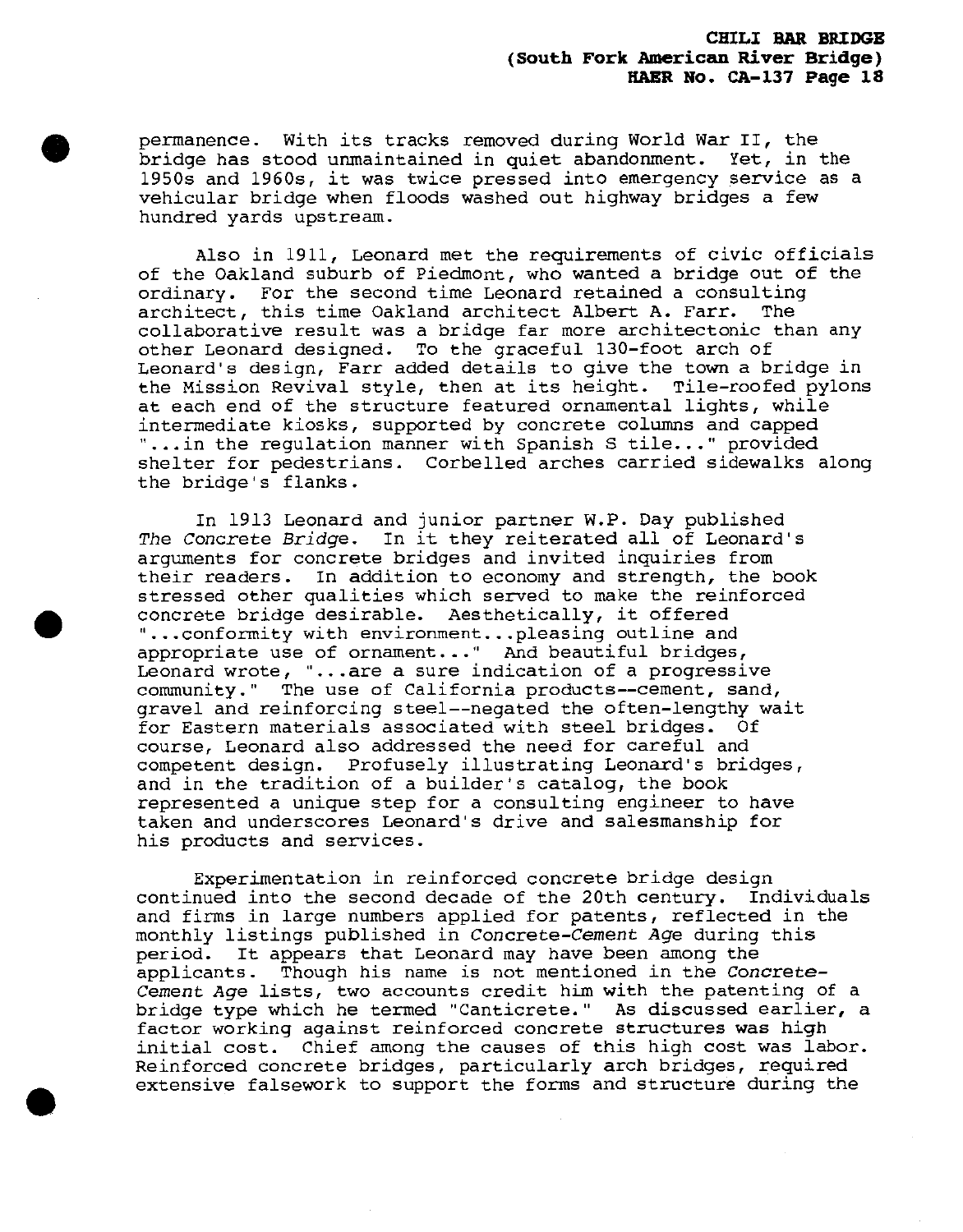pouring of the concrete. The construction of the wooden falsework was labor-intensive, adding to the expense of the reinforcing and concrete work. Secondly, material costs were a direct function of bridge size and design. Therefore, a reinforced concrete bridge requiring less falsework and fewer materials should have been a more saleable product. This appears to have been Leonard's theory in the design of the "Canticrete" bridge.

Essentially, the "Canticrete" bridge utilized a cantilever steel truss to provide sidewall and floor substructure. Steel reinforcing bars were placed following erection of the truss and the entire structure was then encased in concrete. The cantilever was self-supporting during construction, keeping falsework and its attendant costs to a minimum. Due to the strength of the truss, less reinforcing steel was required, and sidewalls and floor could be thinner in section, using less concrete. Given Leonard's education and early training in steel engineering, the solution is not surprising. A "Canticrete" design provided a hybrid bridge which employed reinforced concrete to completely encase and protect the steel structure, in the process negating the usual high maintenance costs, as well as reducing labor and materials costs.

The "Canticrete" idea was neither new nor, perhaps, Leonard's alone. The Melan system, developed in Austria ca. 1893, had used I-beams as arch reinforcement. Melan claimed this reduced the amount of reinforcing iron needed, advanced strength and simplified construction. In this country, George Hool and Frank Thiessen published *Reinforced Concrete Construction* in 1916, illustrating a girder-type reinforced concrete bridge in which the reinforcement took the form of a truss. The truss was said to be sufficient for carrying both dead and construction loads, which was precisely the theory of "Canticrete." Whether "Canticrete" provided the basis for the Hool and Thiessen depiction or whether theirs was simply a case of parallel development is unknown. However, Leonard was building "Canticrete" bridges at least two years earlier and probably was working on the design ca. 1912.

Records indicate that Leonard designed at least eleven "Canticrete" bridges between 1914 and 1921. Of this number, only three remain, one each in Monterey, Yuba and Stanislaus counties.

The Tuolumne River Bridge in Modesto, built in 1917 and known locally as the "Lion Bridge," was one of the largest "Canticrete" bridges and one for which Leonard again involved a consulting architect, this time Fay Spangler of San Francisco- While Leonard gave Modesto a monumental "Canticrete" bridge, Spangler provided such details as the cast concrete reclining lions, which give the bridge its local name, as well as recessed seating areas and ornate light fixtures.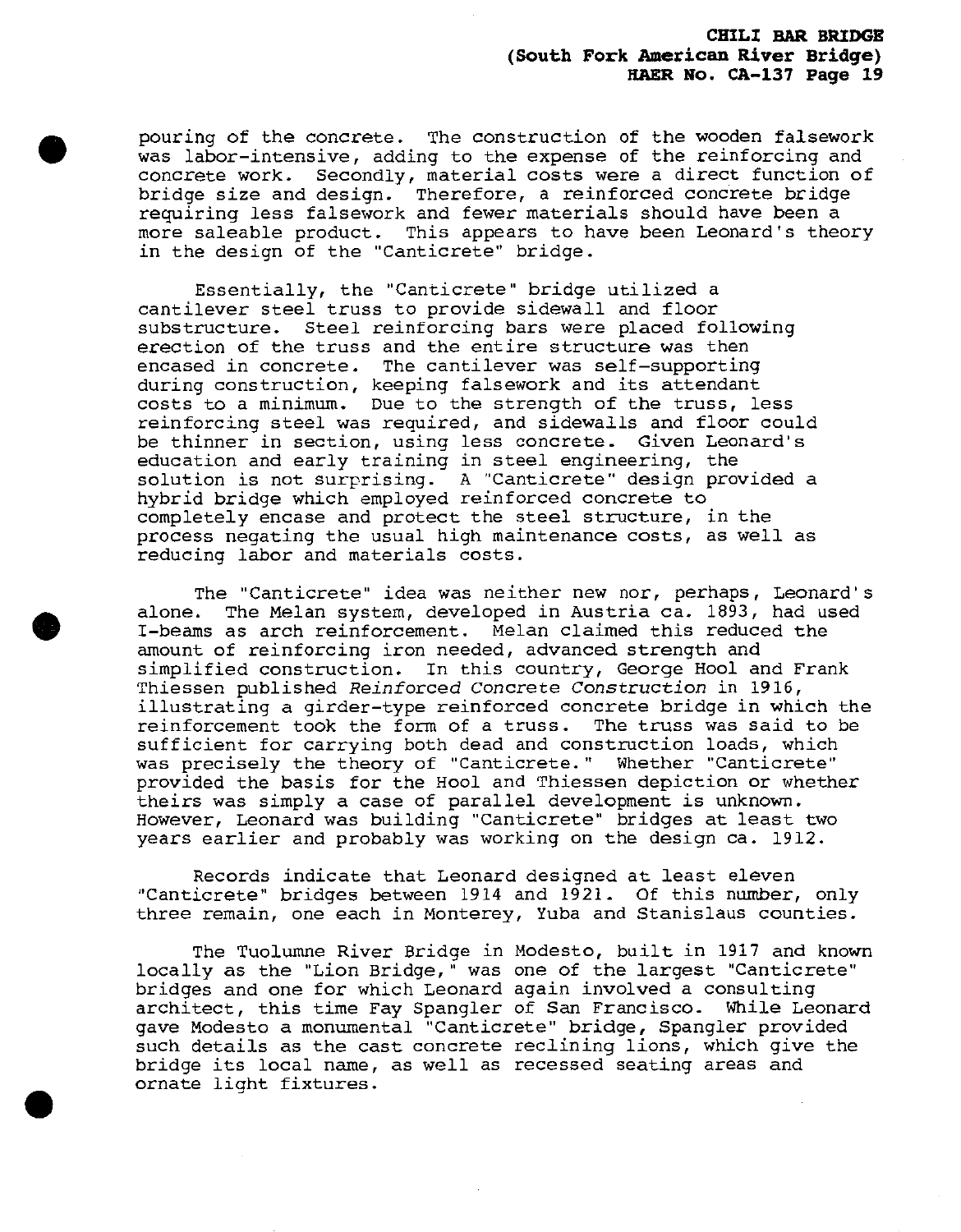After 1921, Leonard returned to more conventional reinforced concrete bridge designs. Precisely why he abandoned the "Canticrete" type remains unknown, but the likely reason was the very expense which the design was intended to suppress. The cost of skilled labor required to erect the truss would have offset the falsework savings, while expenditures for heavy steel members outweighed the gains achieved through the use of less reinforcing and concrete. Thus the "Canticrete" bridge was in reality no less expensive, in its initial costs, than any other reinforced concrete bridge type, a fact which once again placed the burden of its acceptance on the argument of lower overall maintenance and longer life. The low number of surviving examples is easier to explain as the trussed sidewalls make the type virtually impossible to widen. Thus when traffic volume has exceeded capacity, the only choice has been to replace the "Canticrete" bridge. Nonetheless, through the "Canticrete" design Leonard acknowledged one of the initial drawbacks facing reinforced concrete bridges, and provided an innovative transition in their development.

As the "Canticrete" years wound to a close, Leonard undertook yet another project which was to have great impact on California transportation. Aware of tests proposed in Illinois and Virginia by the U.S. Bureau of Public Roads, Leonard approached W.E. Creed, President of Columbia Steel Company at Pittsburg, California. Leonard proposed to build a concrete test highway to study types and thicknesses of concrete surfaces, reinforcement and adobe soil subgrades peculiar to California. Creed, who believed his company could supply a special open hearth reinforcing steel for highway use, agreed, placing the project in the hands of Leonard and highway engineer Lloyd Aldrich. Creed's only instructions were to make the tests thorough and to collect all appropriate data. Prior to undertaking design and construction, the two sent questionnaires to State and Federal highway engineers, developing the design from their responses. The result was a 1,371-foot oval, 18 feet wide, utilizing 13 sections of various types of concrete pavements. Initially the only direct government involvement was the supplying, by the State, of 40 war surplus trucks. Four tunnels under the track contained instrumentation devised by Leonard to record slab flexure. The entire surface of the highway was marked off into six-foot squares, numbered and lettered to allow precise charting of slab failure. In practice, 20 trucks were driven simultaneously in each direction under gradually increasing loads; speeds were not great, averaging the eight to 12 miles per hour typical of highway truck traffic of the period. Ditches paralleling the road were flooded to study the effect of moisture on the adobe subgrade and its bearing strength under traffic loads. Floodlights allowed the tests to continue after dark. By the time the tests ended in 1922, after two seasons, the trucks had rolled the equivalent of 80 continuous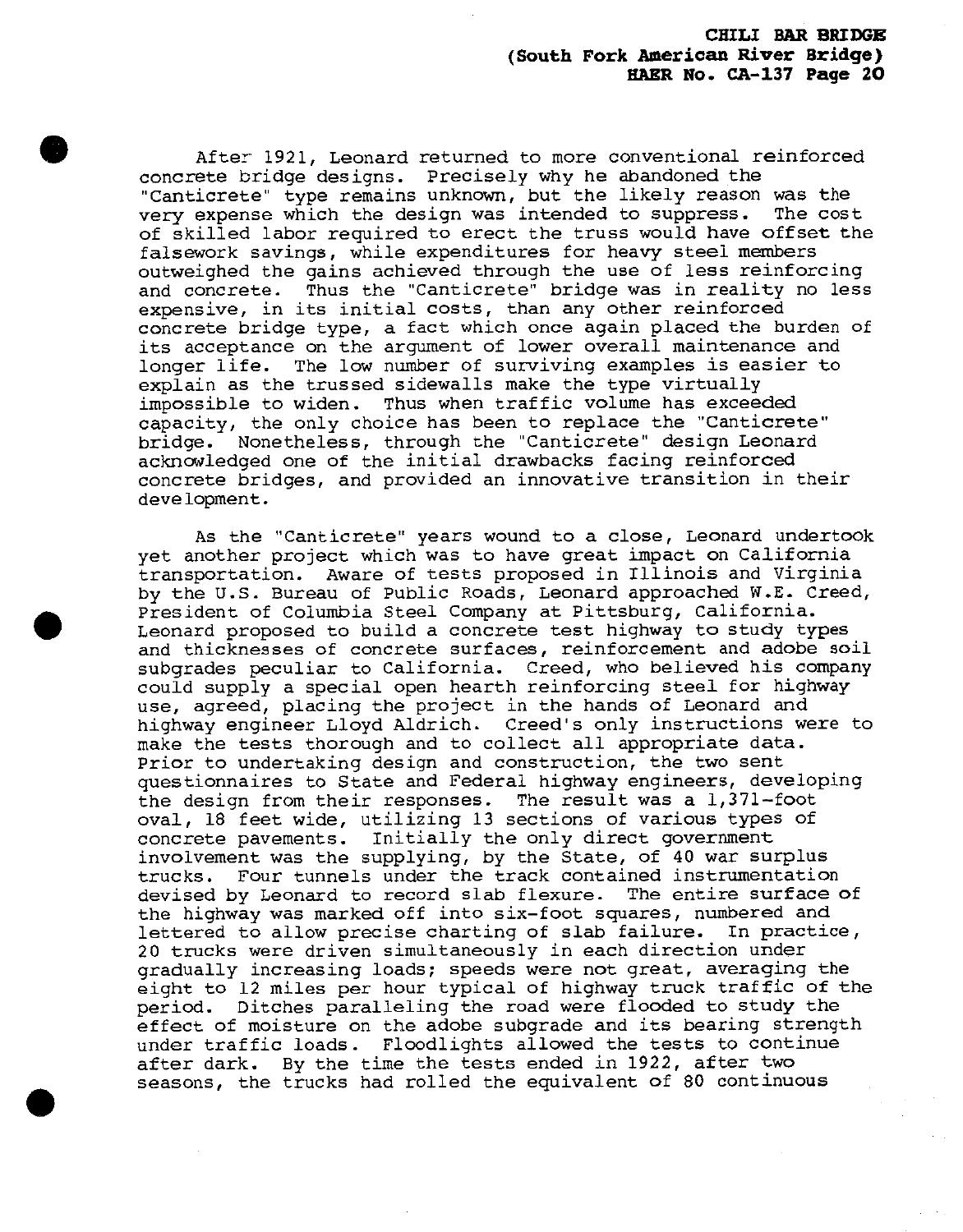days, subjecting the highway to an accumulated load of 7.36 million tons. The results of the test were provided to the California Department of Public Works in an exhaustive illustrated report. The agency put the data to immediate use, and Leonard's project is credited with giving California's highway program its first great impetus on its way to becoming acknowledged, by the 1960s, as the finest such system in the world.

Between 1921 and 1926 Leonard prepared designs for at least nine bridges, of which six were built between 1922 and 1925. In 1921 he designed a three-span open spandrel arch bridge to cross the Russian River at Healdsburg, marking his first use of the fully open spandrel type. But after lengthy meetings in Sacramento with State bridge engineers to discuss design calculations, Leonard and junior partner Harold B. Hammill saw the proposal die of an old cause. County officials opted to build a steel truss bridge instead, choosing the apparent economy of lower initial cost. Leonard's three-span open spandrel design for the American River at Chili Bar near Placerville in the Sierras achieved construction that same year. With its longest span measuring only 114 feet, the Chili Bar Bridge was not noteworthy in terms of scale. Yet the open spandrel design, lighter in feeling than that of the earlier bridges, represented a refinement of the aesthetics long espoused by Leonard.

At about this time Humboldt County officials embarked on a program to improve the road between Fortuna and Red Bluff. With massive Fernbridge a daily reminder of Leonard's design abilities, they turned to him once again for a series of five bridges in the rugged Van Duzen River canyon. The first two were built in 1922 at Upper and Lower Blue Slide. Two-span open spandrel arches, they had span lengths of 207 feet. Like the Chili Bar Bridge, these structures traversed their setting gracefully, respecting it without overwhelming it, recalling Leonard's notion of "conformity with environment." The fine proportions seen in all of Leonard's designs reached maturity here. Leonard built the remaining bridges over the Van Duzen in 1925. One, the farthest east at Bridgeville, was a single span open spandrel arch replacing an 1880s covered bridge. The other two, however, were totally unique among all of Leonard's designs. These were the bridges erected at the Upper and Lower Blackburn Grade Cutoff. With the road virtually at river level at these points of crossing, the use of a deck arch was not practicable. Such a design would have meant arching the deck to allow sufficient stream clearance and flow beneath the bridge. This in turn would have produced an unacceptable vertical curve in the deck resulting in lack of sight distance for the motorist—a hazardous situation. Leonard thus chose a design which carried the roadway between gracefully soaring arch ribs. Instead of being supported from below, the deck was suspended from the arch above. Again, the engineer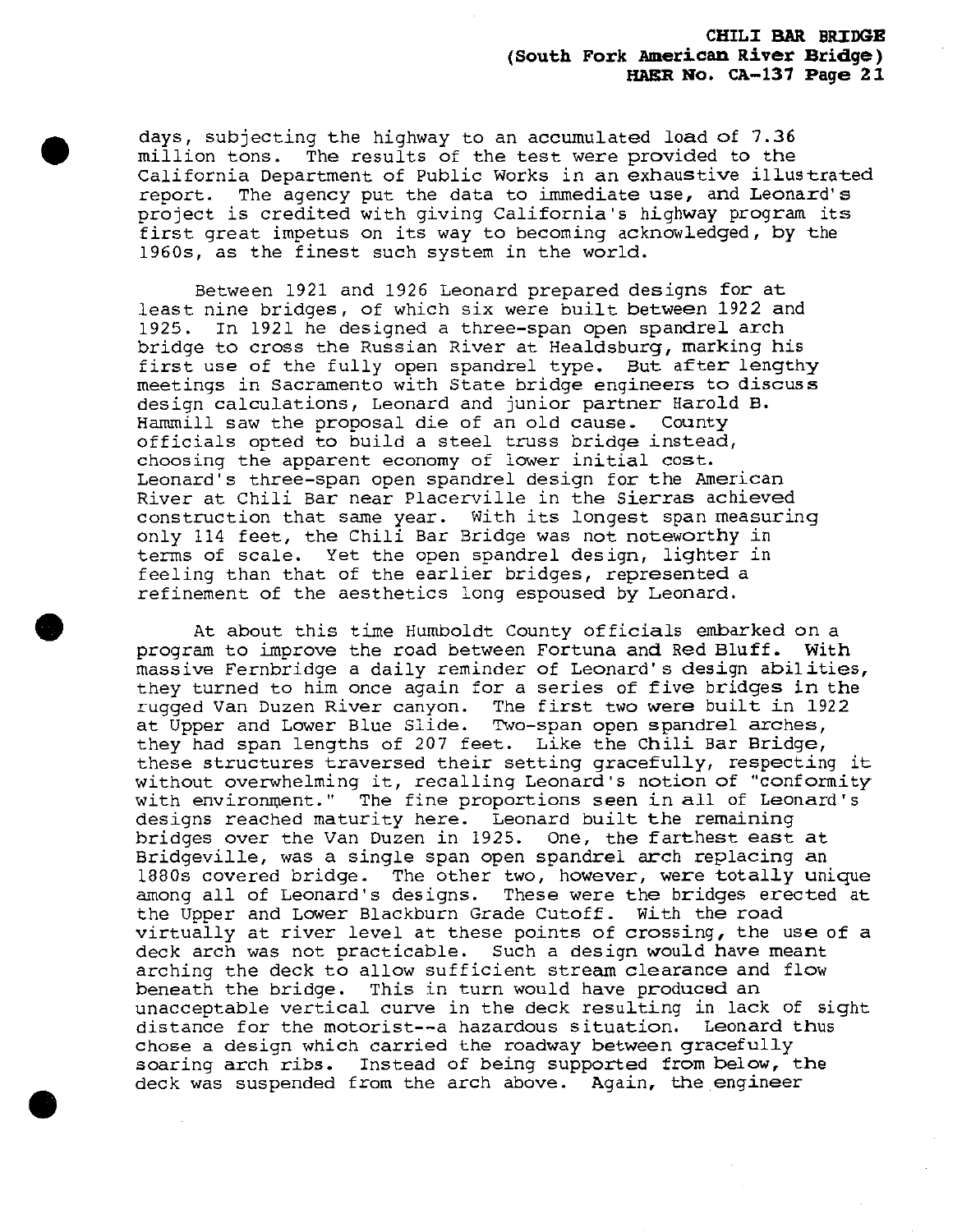provided a suitable engineering solution while meeting his principles of bridge aesthetics.

Finally, in the mid-1920s we find indications of Leonard's last known bridge venture, a proposal for a San Francisco to Alameda transbay structure. The 1926 hearings, involving civic leaders of San Francisco and several East Bay cities, as well as governmental and local engineers, considered various proposals to span the Bay. Leonard proposed a bridge linking Hunter's Point in San Francisco with Webster Street in Alameda. His design provided for a double deck, high level crossing to carry a 60-foot roadway and four railway tracks. Six miles in length, with main channel spans comprised of six 510-foot steel trusses, the bridge was projected to cost \$35 million. Hearings and considerations continued through the late 1920s, and ultimately a transbay bridge was built to State design from 1934 to 1937, connecting San Francisco with Oakland.

The mid-1920s were a busy period in Leonard's career. In addition to marking the culmination of his bridge work, the period also saw him return to the position of Associate Editor for Reinforced Concrete for Architect *and Engineer* in 1924. Now the main thrust of his attention was given over to inspection, with editorials on the subject appearing in 1925 and 1926. Citing accidents in San Francisco and Pasadena, and the effects of the 1925 Santa Barbara earthquake, the editorials concluded that either the operation and enforcement of building laws in California were being wrongly handled or the laws themselves were inadequate to ensure public safety. With regard to San Francisco, editorial investigations led to the conclusion that building inspectors were not using enough care in checking construction operations. To rectify the question of adequacy of the laws, a committee of delegates, including Leonard, from the American Society of Civil Engineers, the American Institute of Architects, the Builders' Exchange and the Industrial Association of San Francisco began work to again revise the San Francisco Building Code. Among the committee's most important recommendations was one which called for the appointment of a chief engineer and a number of assistants to provide proper examination of all plans submitted to the Board of Public Works prior to the issuance of any permits. These engineers would also provide field inspection as necessary. Since the recommendation specifically stated these should be full time positions, the implication was that this phase of inspection in San Francisco was being carried out by part time workers, if at all. The committee also made recommendations concerning inspection practices and called for the appointment of not less than six more general inspectors to be added to the present force, which apparently was still chronically short handed.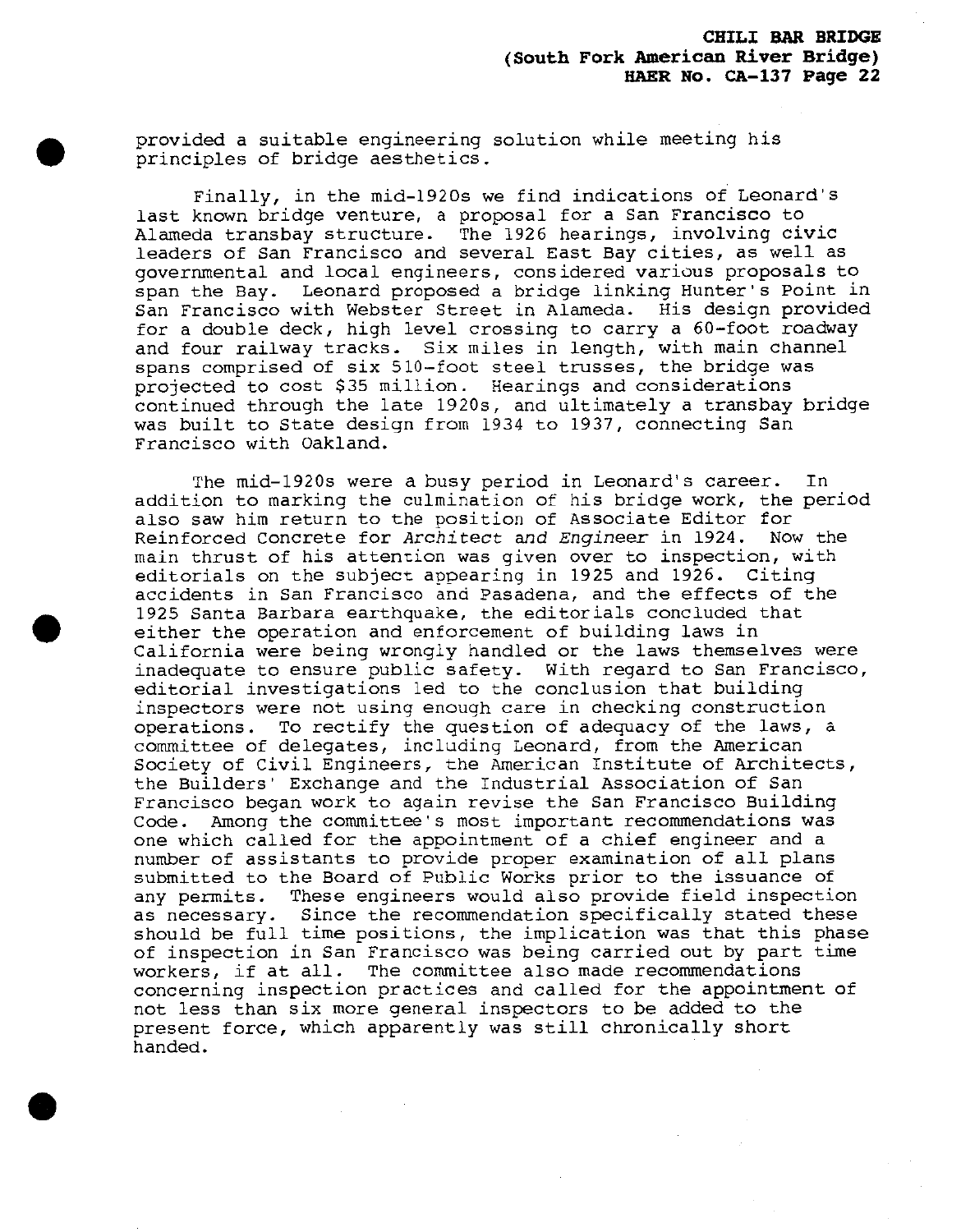Leonard's continuing efforts to improve codes and inspection, as well as his high professional standing, did not go unnoticed. In February 1928 San Francisco City Engineer M.M. 0'Shaughnessy sent a letter to Mayor James ("Sunny Jim") Rolph recommending Leonard be appointed the city's chief building inspector. O'Shaughnessy stated, "He ranks highly as a structural engineer." The post had come vacant in late 1927 with the death of incumbent John p. Horgan. Leonard, one of two candidates for the position, had the endorsement of the San Francisco Chapter of the American Institute of Architects, the San Francisco Section of the American Society of Civil Engineers, the Down Town Association and the Builders' Exchange; clearly his actions to build closer relations between architect, engineers and builders were also bearing fruit. Rolph in turn recommended Leonard to the Board of Public Works, on the basis that the city needed a "...first class engineer..." to head the Building Inspection Department. Rolph also noted that building had become an engineering problem and the tremendous growth of San Francisco, with a large number of new steel frame and reinforced concrete buildings, required inspection be placed in the hands of men with the requisite technical knowledge. A delegation of architect, engineers and builders urged the Finance Committee of the Board of Supervisors to appropriate funds sufficient for Leonard's salary (\$625 per month). The group told the Committee that a revision of San Francisco's Building Code was again due and that Leonard was the choice to undertake the effort. On May 17, 1928 the Board of Public Works appointed Leonard to the position of Chief Building Inspector, the title later being changed to Superintendent of Building Inspection. Putting his accumulated expertise and theories now to municipal work, Leonard saw to the revision of the San Francisco Building Code, improved and expanded inspection services, in spite of a continuing shortage of inspectors, and began a survey of dangerous structures in the city. When he retired in August <sup>1934</sup> at age 70, *Architect and. Engineer* noted he had served the city well.

While his retirement years found Leonard generally removed from an active design role, he remained active in an advocacy role, continuing to pursue and support code and inspection improvements and improved interdisciplinary relations. In 1928 he had become involved in a movement to establish a California Uniform Building Code. This was undertaken by the California Development Association (later the California Chamber of Commerce), headed by Arthur Bent of Los Angeles and Frederick Koster of San Francisco plus a committee of six business men equally divided between the northern and southern portions of the state. Representatives of the American Association of Civil Engineers, the American Institute of Axchitects and the California Association of General Contractors participated also, with committees in each half of the state. The aim was to standardize materials and construction, to foster sound building statewide, and to eliminate the plethora of divergent municipal laws. When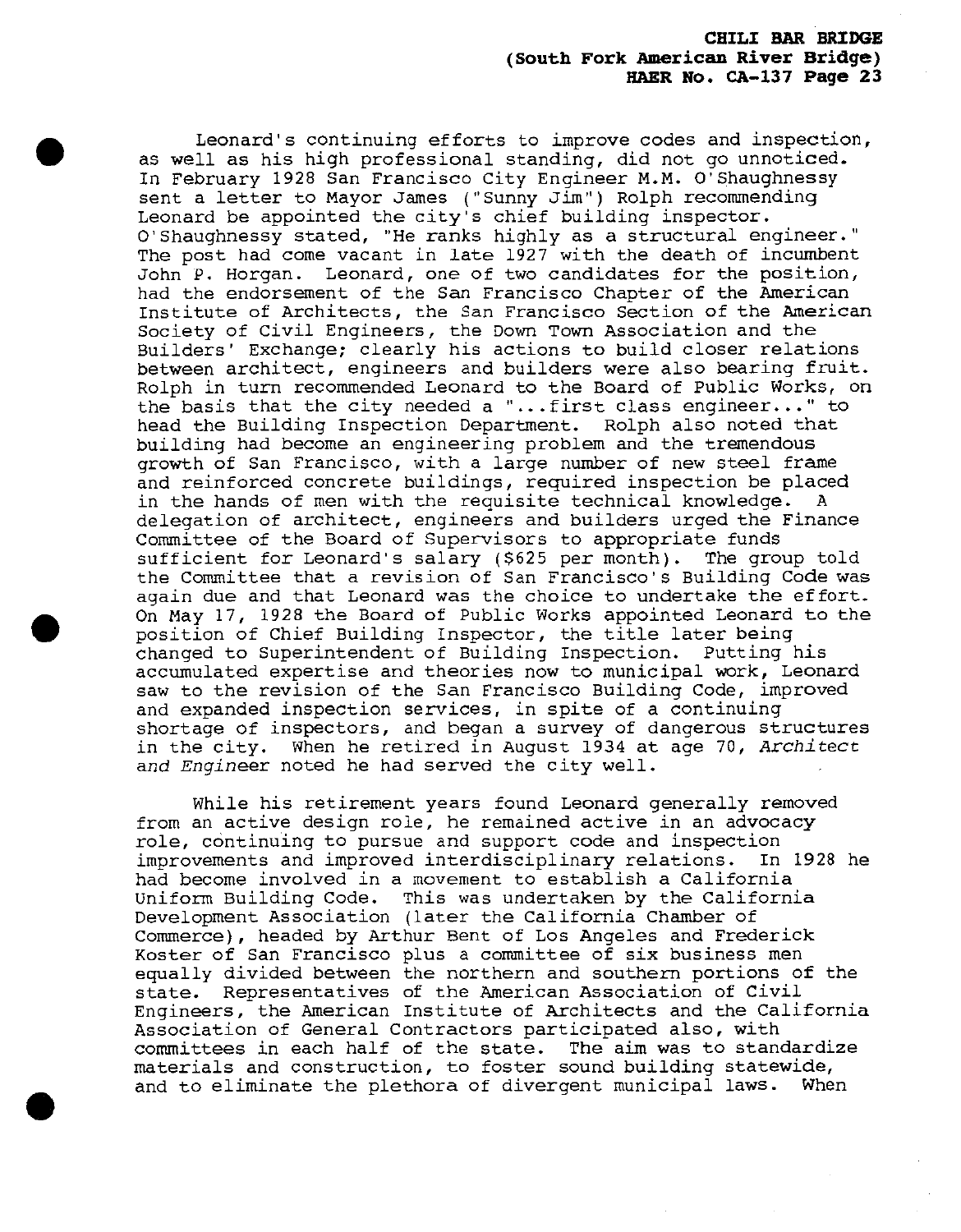the draft was ready in mid-1933, Leonard had become Vice-chairman of the Executive Committee on Building Code Revision. The following year he was appointed Chairman of the Building Code Committee of the Structural Engineers' Association of Northern California, a group he had helped to found in 1930 to establish high standards for the profession and to seek professional licensing for engineers in California. He continued to hold the Association's post until the Code was ready for adoption in 1937. In retirement he also continued an active role with the Association, serving as President in 1935 and 1936. At the Annual Meeting in 1935 he urged the adoption of measures to bring closer relations between engineers, architects and building officials for the benefit of the general building industry, and appointed a committee to report on the ways and means of achieving this end. In 1936 former junior partner W.P. Day, now a successful engineer himself, turned to Leonard, appointing him Chief of the Division of Roads-Bridges-Paving for the construction of the Golden Gate International Exposition on Treasure Island. In 1940 the Structural Engineers' Association of Northern California appointed him to their Professional Guidance Committee. Finally we find notice of Leonard's last known work in 1942 when, probably due to a wartime shortage of engineers, he designed buildings for United Engineering Company in Alameda.

John Buck Leonard died in San Francisco on February 16, 1945 at <sup>31</sup> years of age. His legacy includes an *oeuvre* of <sup>47</sup> known bridges designed throughout California (and Nevada), all but three of which were of reinforced concrete, as well as more than a score of reinforced concrete buildings. His aesthetic precepts, set forth in *The Concrete Bridge* and other writings, had influenced State bridge design, while his test highway work had formed the basis for State highway system development. His was a legacy also of improved building codes and regulations, design principles and interdisciplinary cooperation. He had helped lead California from the traditional building practices and casual regulations of the 19th century into the innovative technology and codified practices of the 20th century.

#### **Henry Lahiff**

Henry Lahiff was born in Ireland in 1868. He studied surveying and engineering and immigrated to Arizona at age twenty. In Bisbee he was employed by the Copper Queen Mining Company. From Arizona he went to various cities up and down the Pacific coast and to Idaho. In 1892 he was employed by the Thompson Bridge Company of San Francisco. He also worked on the construction Southern Pacific Railroad's large wharf at Santa Monica and served as the engineer in charge of the construction of the Sutro Baths in San Francisco. He worked for several large mining companies in the Mother Lode area before becoming the county surveyor and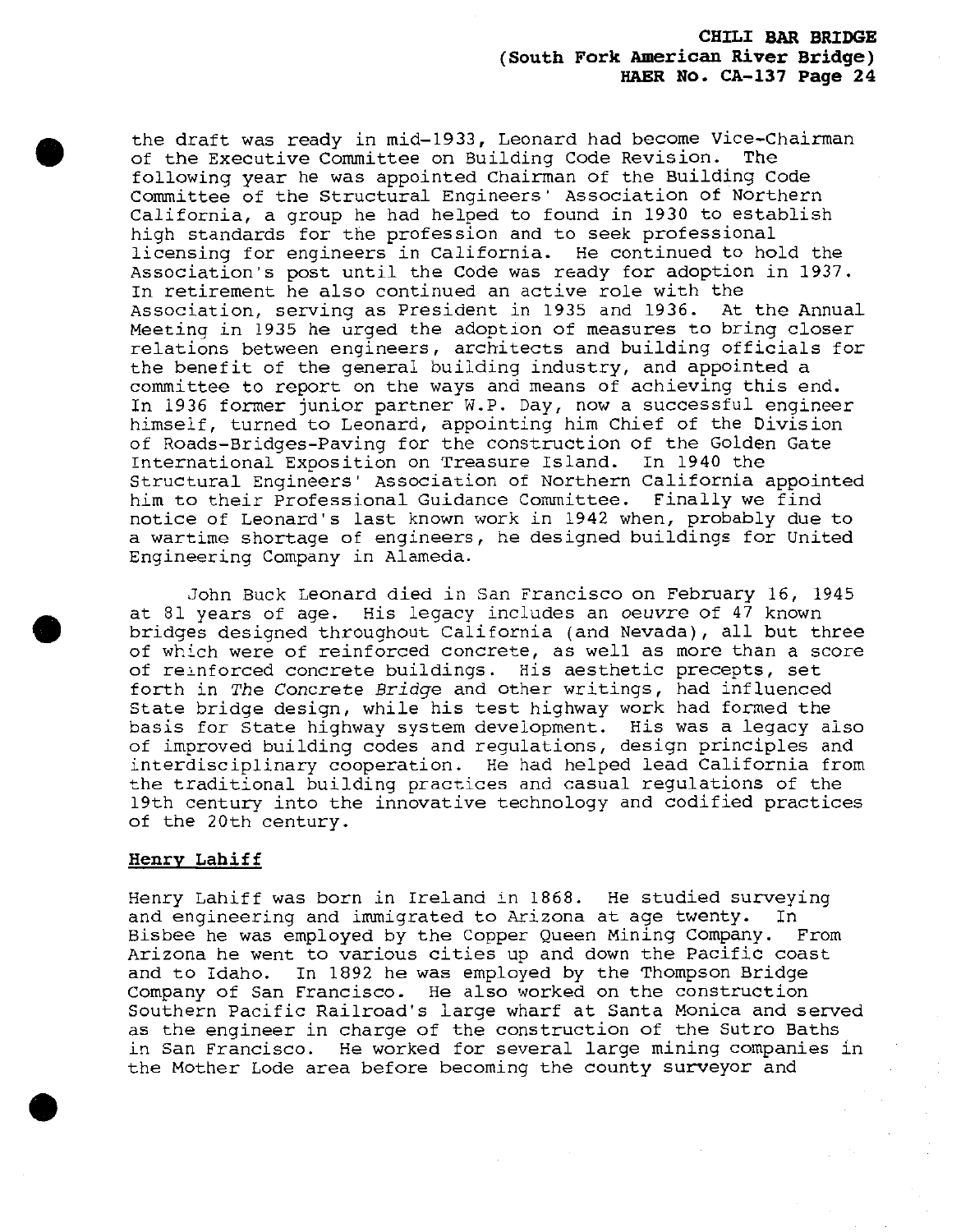engineer for El Dorado County. While working for the county, he also engaged in private consulting work.

## **Eligibility**

The Chili Bar Bridge was determined eligible for the National Register of Historic Places in 1986 as part of the California Department of Transportation Bridge Inventory. The bridge is eligible under Criterion C as a major example of a significant designer. John B. Leonard's pioneering reinforced concrete bridge design is characterized by a grace and lightness of feeling that belies the nature its construction material. The Chili Bar Bridge exemplifies these characteristics. It possesses a high degree of integrity of location setting, workmanship, materials, feeling, and association. Its integrity of design is only slightly impaired by the modified railing. The bridge is scheduled for demolition in 1993.

## **PART III. SOURCES OF INFORMATION**

#### **Books**

- Aldrich, L. and J.B. Leonard. .Report *of Highway Research at Pittsburg, California, 1921 and 1922,* n.p.
- Byington, L.F. *The History of San Francisco.* <sup>3</sup> vols., Chicago and San Francisco: 1931.
- *Crocker-Langley San Francisco Business Directory.* San Francisco: 1907 and 1908.
- Derleth, C, Jr. *The Destructive Extent of the California Earthquake: Its Effect Upon Structures and Structural Materials Within the Earthquake Belt,* San Francisco: 1907.

Dickey, C.W. *The Architectural Work of Charles William Dickey, Architect, Oakland, California:* n.p. , 1907.

- *Historic Civil Engineering Landmarks of Sacramento and Northeastern California.* Sacramento: 1976,
- Hool, G.A. and F.C. Thiessen. *Reinforced Concrete Construction.* <sup>3</sup> vols., New York: 1916.

Leonard, J.B.. "The Use of Reinforced Concrete in San Francisco vicinity." in *National Association of Cement Users, Proceedings of the Annual Convention Held at New York, N.Y.j\_ December 12, 13, 14, 15, 16, 17, 19, 20, 1910.* VII. R.L. Humphrey (ed.), New York: 1911.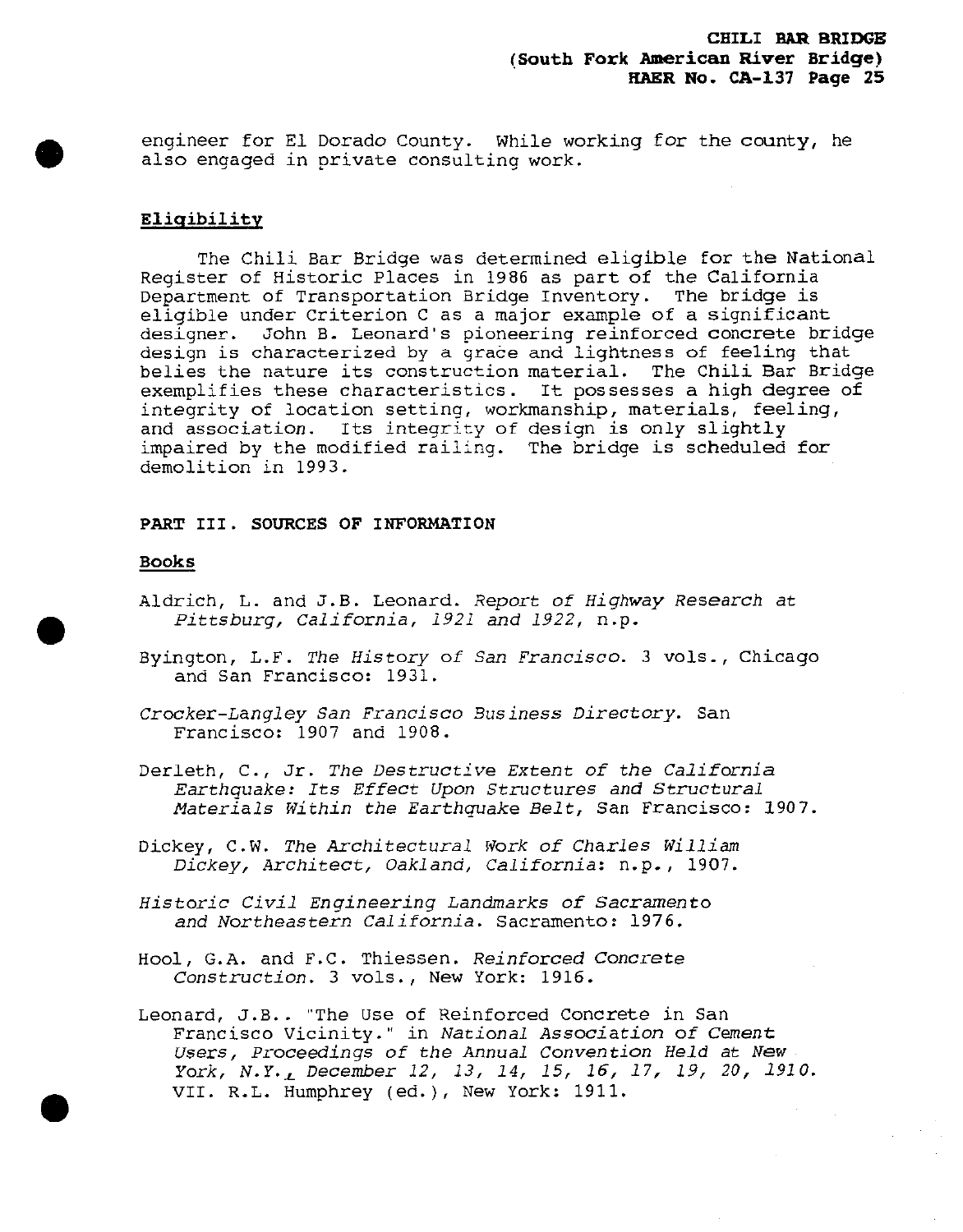and W.P. Day. *The Concrete Bridge.* San Francisco: 1913

- *Oakland, Alameda and Berkeley City Directory.* San Francisco: 1891, 1892.
- Myers, W.A. ed. *Historic Civil Engineering Landmarks of San Francisco and Northern California.* San Francisco: 1977.
- Page, Charles Hall & Associates, Inc. Splendid *Survivors*. San Francisco: 1979.
- Tinkham, G.H. *History of Stanislaus County.* Los Angeles: 1921.
- Turner, P.V. "The Collaborative Design of Stanford University." in *The Founders & The Architects.* Stanford: 1976.

Vandor, P.E. *History of Fresno County.* Los Angeles: 1919.

*1913 Cakland-Alameda-Berkeley Directory,* Oakland: 19x3.

#### Periodicals

- Albright, H. "Reinforced Concrete." *Architect and Engineer of California.* December 1905.
- "Am. S.C. Engineers Addressed by Editor." *Architect and Engineer.* July 1937.
- "Architects and Engineers." *Architect and Engineer.* November 1942.
- Barnes, W.F.. "Concrete from a Brick Man's Standpoint." Architect *and Engineer of California.* September 1906.
- "Brickmakers' Opposition to Re-enforced [sic] Concrete." Architect *and Engineer of California.* May 1906.
- Business Mosaics." *California Architect and Building News.* March 1897, and June 1897.
- Butler, F.M. "Longest Reinforced Concrete Bridge in the United States." Architect *and Engineer of California.* January 1906.
- "A California Concrete Bridge in Mission Style." Concrete-Cement *Age.* January 1912.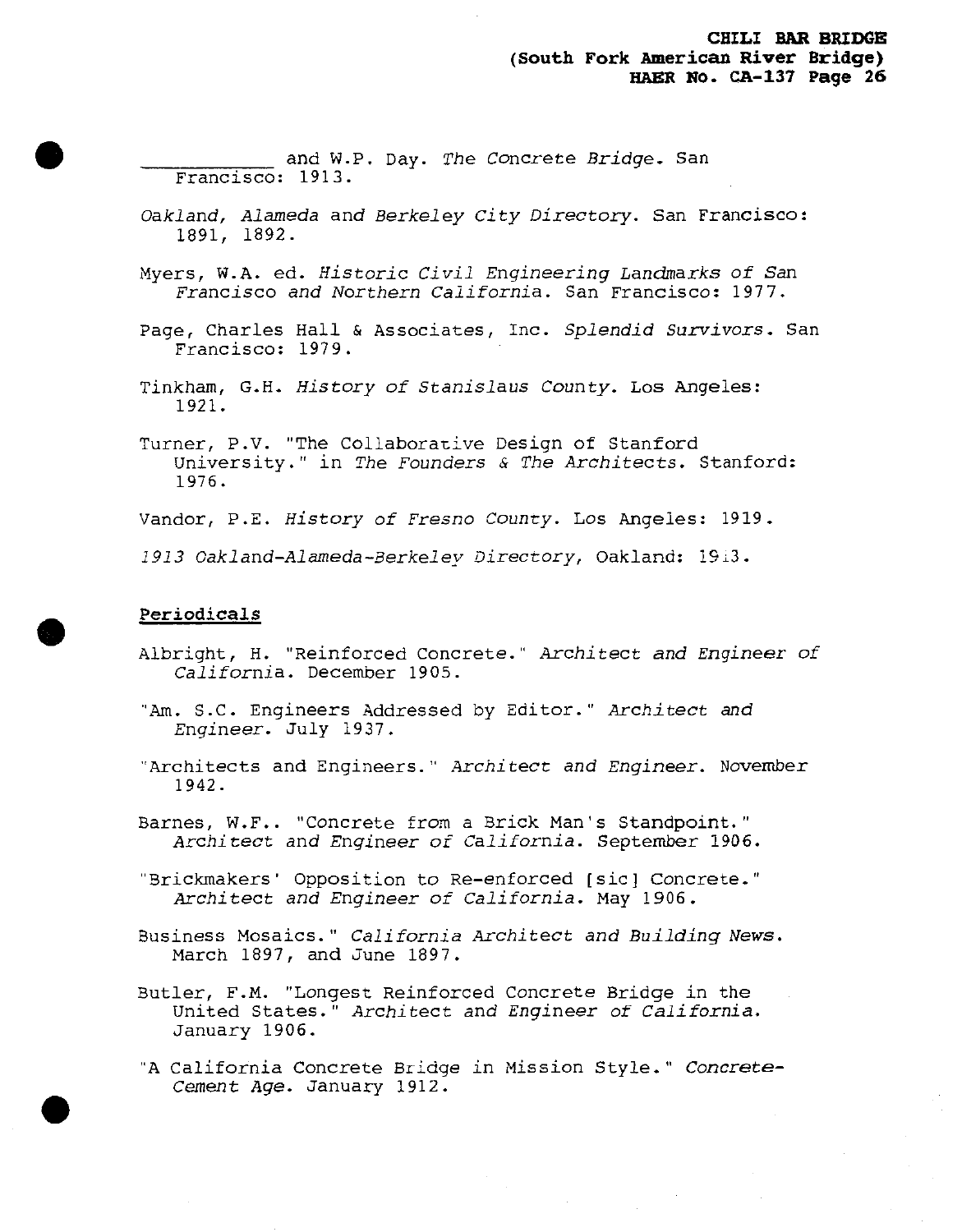- "Concrete Construction for Bridges." Architect *and Engineer of California.* June 1907.
- "Concrete Failures; Must We Have Them?" Architect and Engineer of California. February 1907.
- "Concrete in Bridge Building" Architect *and Engineer,* October 1912.
- "Concrete Test Highway at Pittsburg." Architect *and Engineer.* January 1922.
- "Contracting News." *Engineering Record,* May 19, 1906.
- "Convention of Structural Engineers." *Architect and Engineer.* November 1935.
- Cottrell, C.C. "The Pittsburg Highway Test" *Motor Land.* March 1922.

"Bridging the San Francisco Bay." *Motorland.* January 1926.

Couchot, M. "How the Earthquake Affected Certain Buildings." *Architect and Engineer of California,* May 1906.

Day, W.P. "Concrete To Be A Factor In Rebuilding." *Architect and Engineer of California.* July 1906.

"Oakland Avenue Reinforced-Concrete Bridge in Piedmont, California." *Engineering News.* September 14, 1911.

"A Reinforced Concrete Railroad Bridge." *Western Engineering.* May 1913.

"Reinforced Concrete Bridges, with Specific Descriptions." *Architect and Engineer.* August 1910.

"The Macdonough [sic] Estate Building." Architect *and Engineer of California.* December 1907.

"The Reno Reinforced Concrete Bridge" *Architect and Engineer of California.* March 1906.

Derleth, C, Jr. "A Year of Reconstruction." *Mining and Scientific Press.* April 20, 1907.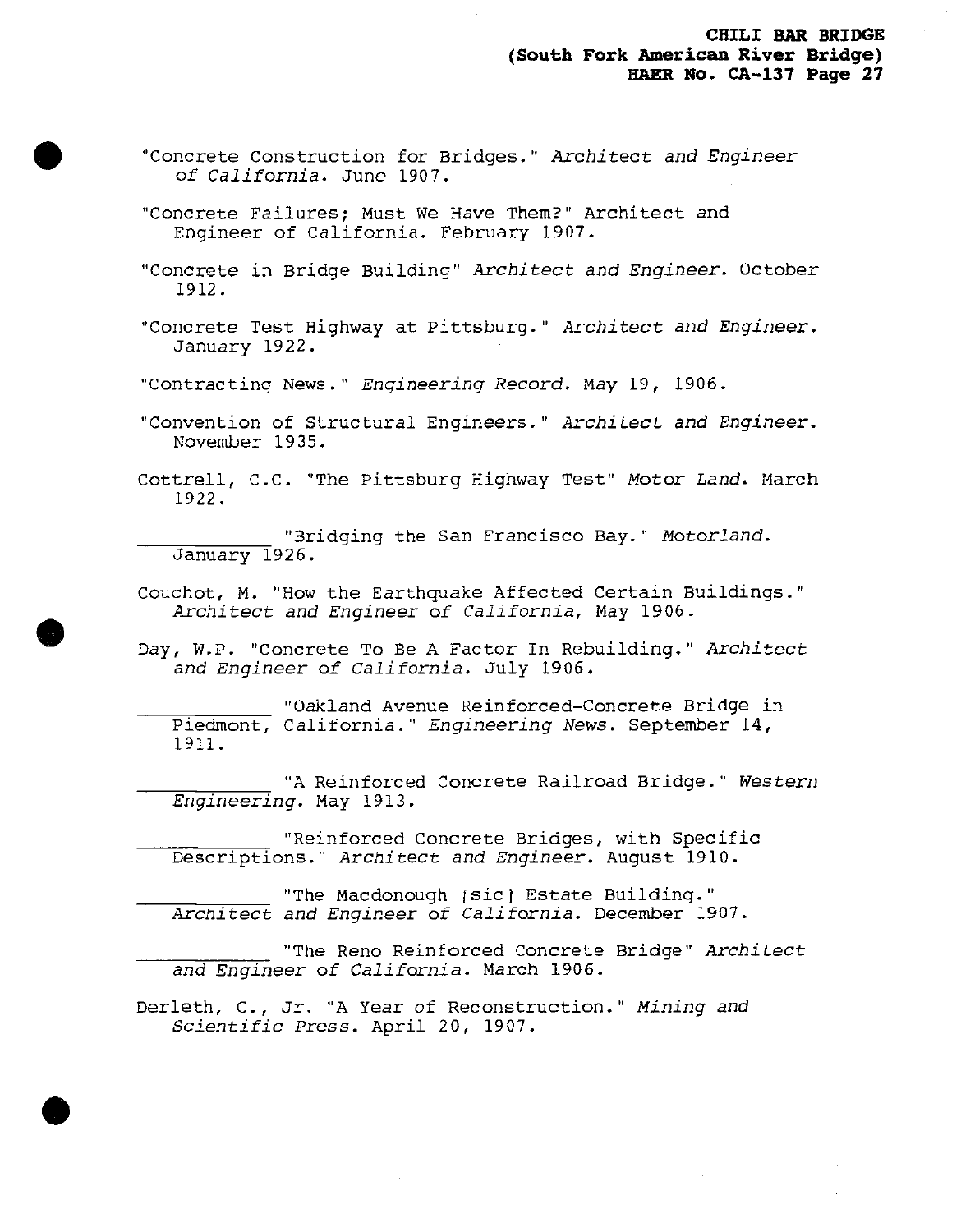"Reinforced Concrete Tests at the University of California." Architect *and Engineer of California,* February 1906.

"Reinforced Construction; Its Proper Application in Earthquake Countries." *American Builders Review.* May 1907.

"Structural Lessons of the Earthquake Disturbance." Architect *and Engineer of California.* May 1906.

Dickey, C.W.. "Lessons of the San Francisco Earthquake and Fire." Architect *and Engineer of California.* May 1906.

"Discussion by Letter, Cinder Concrete." *Engineering Supplement to American Builders Review.* November 10, 1906.

Duryea, E. letter to Editor of *Engineering News.* August 9, 1906 .

"Engineers' Reports on the California Disaster." *Engineering News.* May 3, 1906.

"Engineers With Bay Exposition." Architect *and Engineer.* February 1936.

"Engineers' <sup>1934</sup> Committees." Architect *and Engineer.* January 1934.

Genzoli, A. "Queen of California Bridges." *The Humboldt Historian.* September-October 1981.

"Give Us Better Inspection." Architect *and Engineer.* February 1926.

Hammill, H.B. "Five Highway Bridges Across the Van Duzen River, California." Western *Construction News.* March 25, 1927.

Hart, R.W. "Bekin Building an Example for Reinforced Concrete Advocates," Architect *and Engineer of California.* May 1906.

"Fireproof Reinforced Concrete Storage Warehouse." *Architect and Engineer of California.* October 1905.

and J.B. Leonard, in "Comments of Californian Engineers on the Earthquake and Fire." *Engineering Record\** May 12, 1906.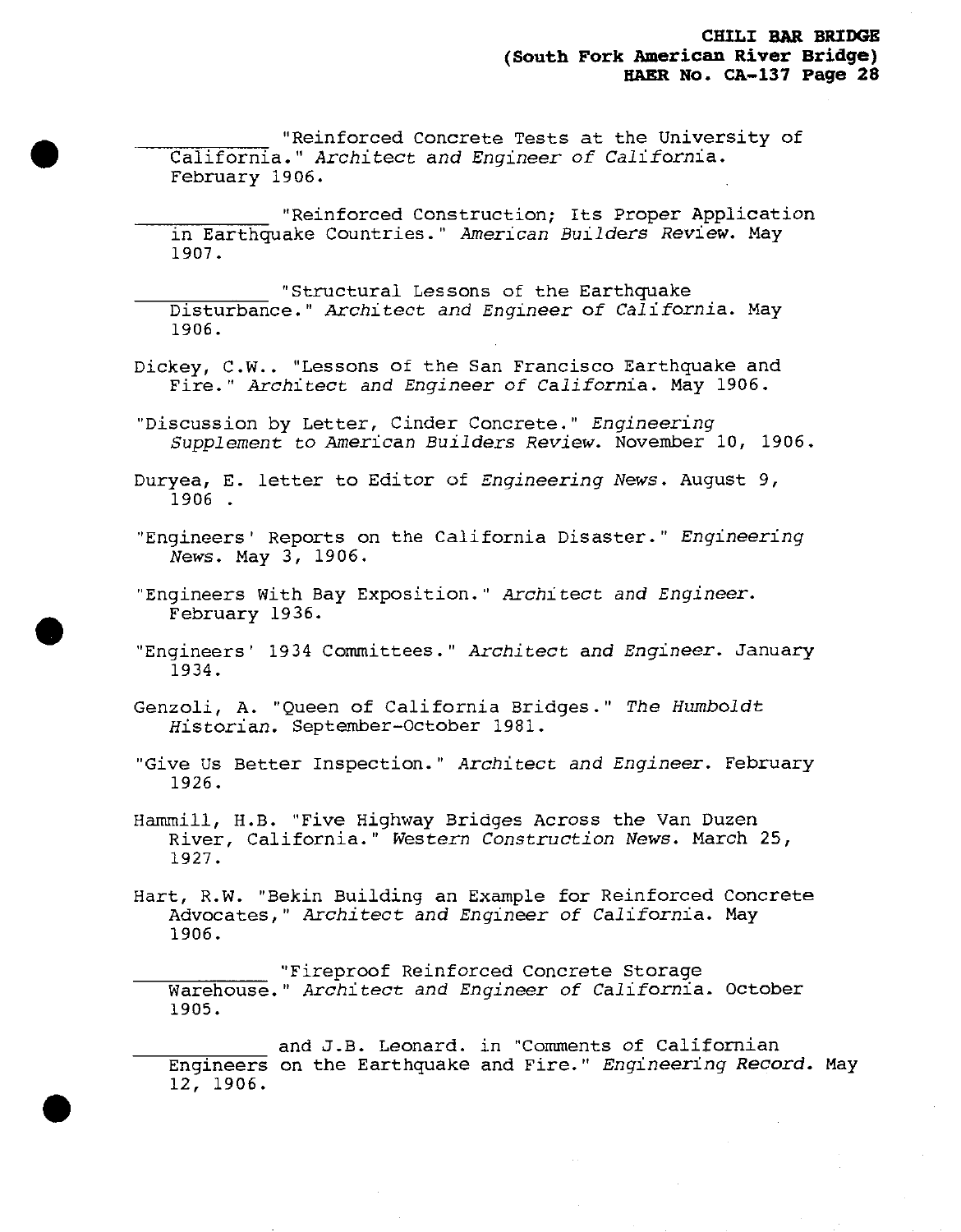- "Hear Earthquake Talks." *Architect and Engineer.* February 1936.
- Hicks, L.A. "Calls It Mongrel Construction" *Architect and Engineer of California.* November 1906.

"Reinforced Concrete Construction." *Architect and Engineer of California.* September 1905.

"Historic 'Test' Highway Soon to Belong to Past." *California Highways and Public Works.* September-October 1928.

Howe and Peters. "Testing Concrete Highway Pavement." Motor *Land.* October 1921.

"Informal Discussion, Committee on Reinforced Concrete." *Engineering Supplement to American Builders Review\** June 30, 1906.

Keough, T.E. "Failure of the Bixby Hotel." Architect *and Engineer of California.* December 1906.

"Leonard Has High Rating." *Architect and Engineer.* October 1928.

Leonard, J.B. "A California Uniform Building Code." Architect and Engineer. April 1928.

"Cost of Concrete Construction." Architect *and Engineer of California.* August 1908.

"The Effect of the California Earthquake on Reinforced Concrete." *Engineering Record.* May 26, 1906.

"The Failure of the Bixby Hotel." *Architect and Engineer of California.* November 1906.

"How Reinforced Concrete Stood Earthquake and Fire." Architect *and Engineer of California.* May 1906.

"Reconstruction of the Car Ferry Transfer Aprons at Port Costa and Benicia." *Transactions of the Technical Society of the Pacific Coast.* 1895.

"Reinforced Concrete Floor Construction." *Architect and Engineer of California.* February 1908.

"Reinforced Concrete Frame Construction." Architect *and Engineer of California.* June 1906.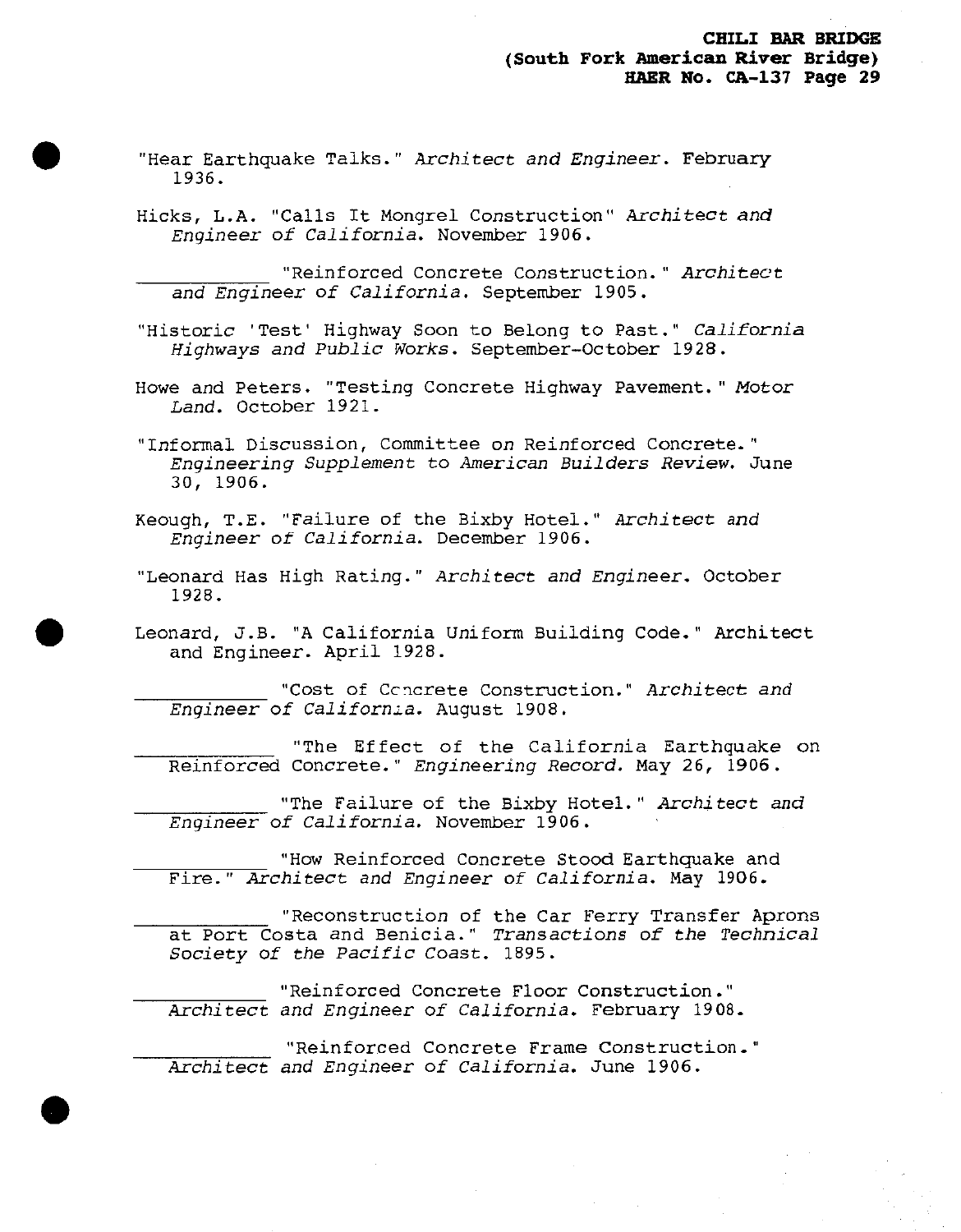"Reinforcing Concrete." Architect *andEngineer of California.* October 1906.

"Specifications for Reinforced Concrete." Architect *and Engineer of California.* August 1905.

McMullin, N. "Reno's Virginia Street Bridge: Its Historic and Engineering Significance." *Washoe Rambler.* Summer 1981.

Morgan, O. "A Los Angeles Architect's Impressions of the San Francisco Earthquake and Fire." *Architect and Engineer of California\** May 1906.

"Will Not Supplant Stone or Brick." Architect *and Engineer of California.* December 1905.

- Neher, 0. "Blames Hollow Tile Walls." Architect *and Engineer of California.* November 1906.
- "New Building Inspector." *Architect and Engineer.* August 1934.

"Personals." Architect *and Engineer.* June 1928.

- Panhorst, F.W. "Century of Bridge Progress." *California Highways and Public Works.* Centennial Edition. September
- "Partial Collapse of the Bixby Hotel at Long Beach." *Architect and Engineer of California.* November 1906.

"Personals." *Architect and Engineer.* June 1928.

"Popularity of Reinforced Concrete in San Francisco." *Architect and Engineer of California.* September 1907.

"Prospectus." *Structural Association of San Francisco Weekly Bulletin.* June 23, 1906. 9, 1950.

- Pursell, C.W., Jr. "The Technical Society of the Pacific Coast, 1884-1914." *Technology ard Culture.* October 1976.
- ""Reinforced Concrete." Architect *and Engineer of California.* August 1905.

"Reinforced Concrete in the New City." Architect *and Engineer of California.* May 1906.

"Reinforced Concrete on the Pacific Coast." Architect *and Engineer of California.* February 1906.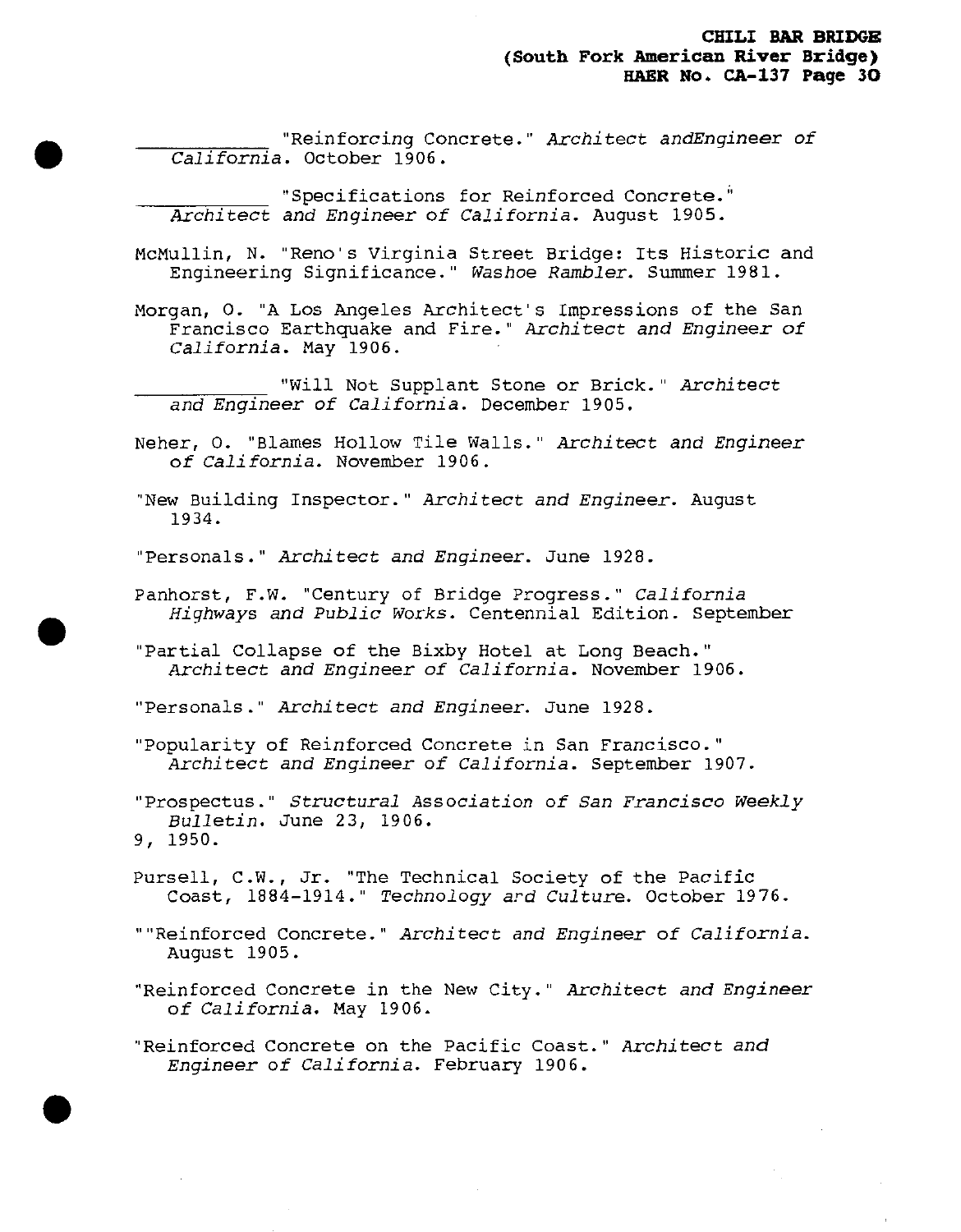"Reinforcement in Pollasky Bridge." Architect *and Engineer of California.* February 1906.

Simons, J. "The Bixby Hotel Disaster as viewed by a Brick Man." Architect *and Engineer of California.* December 1906, 51-52.

Snyder, J.W. "The Bridges of John B. Leonard, 1905- 1925." Concrete *International.* June 1984.

"Bridges and Buildings for the 20th Century." *California History.'Winter* 1984.

"Some Features of the New Building Laws of San Francisco."Architect *and Engineer.* December 1909.

Soule, E.L. "A Reinforced Concrete Hotel Building in Oakland, Cal." *Engineering Record, December 21, 1907.* 

"Sparks From The Fire," Architect *and Engineer of California.* May 1906.

"Structural Association of San Francisco." Architect *and Engineer of California.* June 1906.

"Structural Engineers In War Work." Architect *and Engineer.* April 1943.

"Structural Engineers' <sup>1940</sup> Workers." *Architect and Engineer.* February 1940.

"Talks on Fireproof Construction." Architect *and Engineer of California.* October 1908.

"The Hotel St. Mark, " *American Builders Review.* November 1906,

"The New Building Ordinances." *Architect and Engineer of California.* July 1906.

"The Road Test at Pittsburg." Motor Land. November 1921.

"The San Francisco Bay Bridge Project." *Architect and Engineer,* February 1926.

"The Structural Association of San Francisco." *American Builders Review.* August 1906.

"Transcript of Notes." *Engineering Supplement to American Builders Review.* October 13, 1906.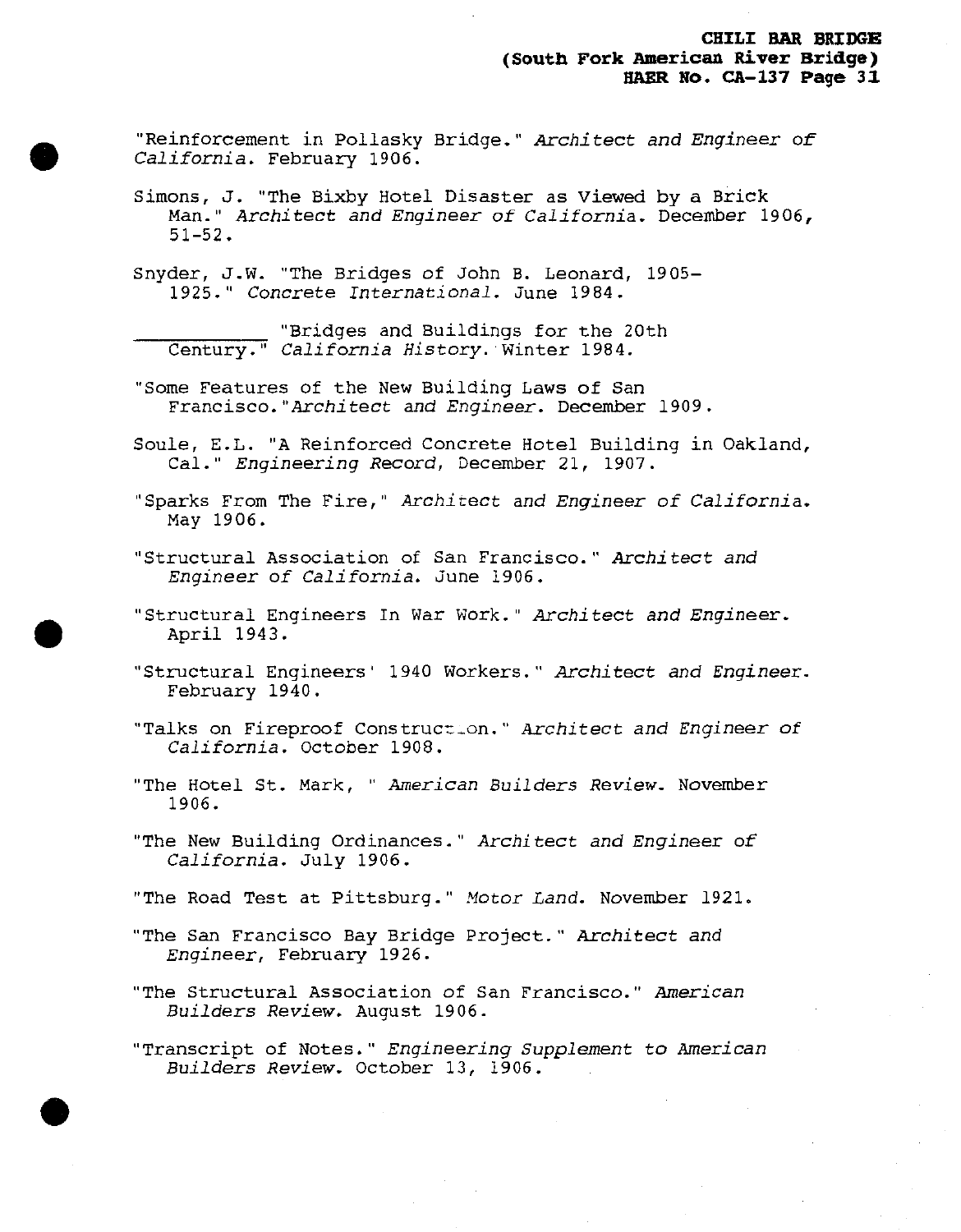"Uniform Building Code." *Architect and Engineer.* August 1933.

- Whitmore, V. "Stanislaus' Roads" *The California Motorist.* July 1918.
- Whittlesey, C.F. "California's Largest Reinforced Concrete Building" *Architect and Engineer of California.* March 1906.
	- ^^ "Concrete Construction. " Architect *and Engineer of California.* December 1905.
	- "Victory For Pure Type of Reinforced Concrete." *Architect and Engineer of California.* November 1906.
- "Wish Surveys Continued." *Architect and Engineer.* January 1934.
- "Work of the Healy-Tibbits [sic] Construction Company. Architect *and Engineer of California.* October 1908.

#### Newspapers

- "A Modern Concrete Bridge." adv. *Mountain Democrat.* Mar. 11, 1922, 8:2.
- "Accepts New Chili Bar Bridge." *Mountain Democrat.* Dec. 4, 1922, 1:1.
- "Big Movie Stunt at Chili Bar Planned." *Mountain Democrat.* July 1, 1922, 1:3.
- "Board of Supervisors." *Mountain Democrat.* Aug. 6, 20, Sept. 10, 24, 1921, Feb. 11, Mar. 11, June 10, Aug. 12, 1922.
- "Board of Supervisors June Session." *El Dorado Republican.* June 9, 1922, 2:3.
- "Bridge Engineer Opposes Tube in Transbay Plans." San Francisco *Chronicle.* August 6, 1926.
- "Chili Bar Bridge Broken." *El Dorado Republican.* July 29, 1921, 6:4.
- "Chili Bar Bridge is Fifty Per Cent Done." *Mountain Democrat,* Aug. 26, 1922, 1:1.
- "Chili Bar Bridge Work." *Mountain Democrat.* July 1, 1922, 1:4.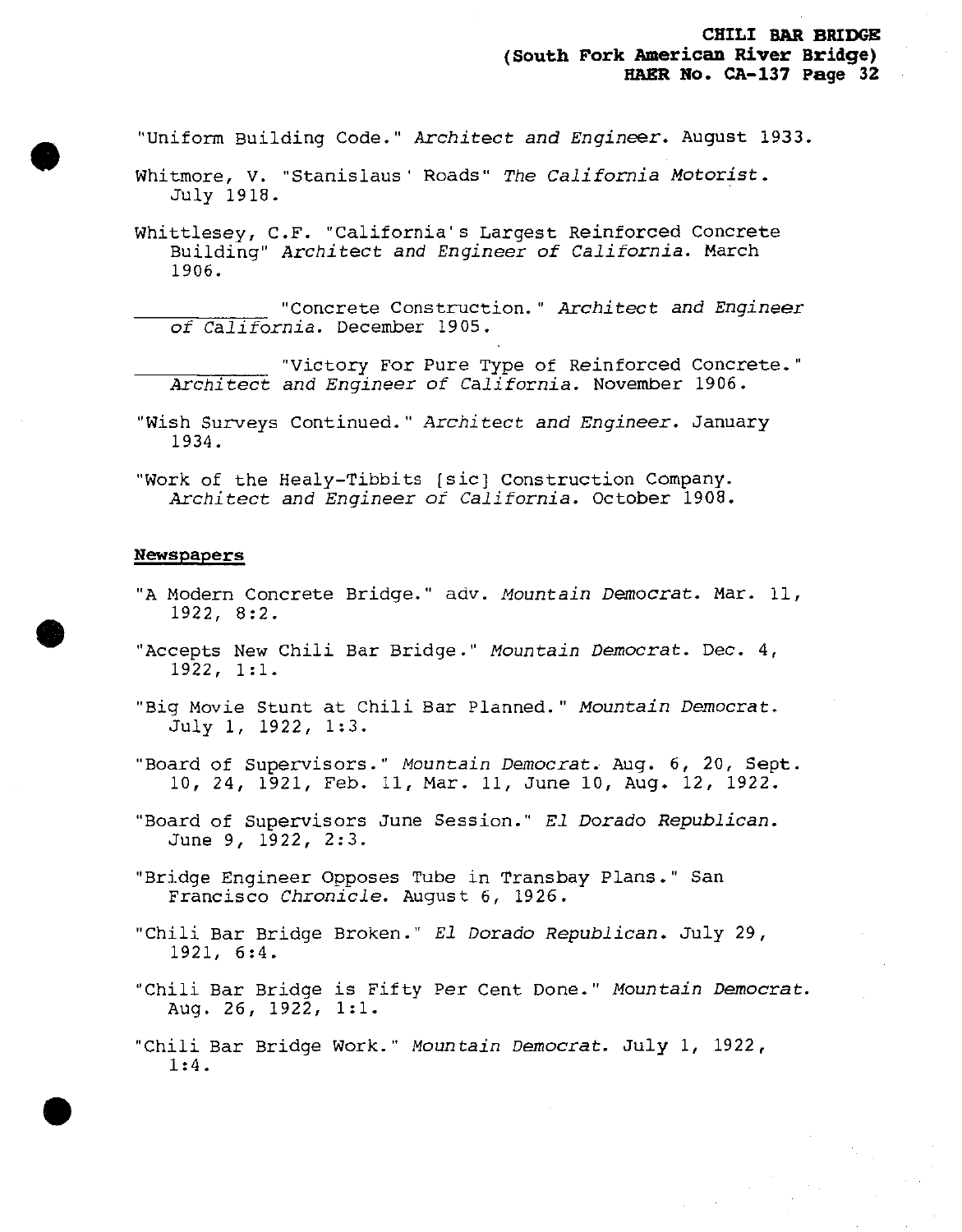- "Concrete Bridge at Chili Bar." *El Dorado Republican.* September 9, 1921, 4:2.
- "Concrete Bridge for Chili Bar Crossing." *El Dorado Republ1can*. February 17, 1922, 6:3.
- "County Supervisors." *El Dorado Republican. September 16, 1921, 6:5.*
- "Engineers Plan For The New City—Important Meeting in Ferry Building—Construction Methods Discussed." San Francisco *Chronicle.* May 18, 1906.
- Galloway, J.D., C.H. Snyder, L.A. Hicks, L.E. Hunt, J.B. Leonard, F.S. Edinger, Hoyt; C. Derleth, Jr. "Notice to Structural Engineers." San Francisco *Chronicle.* May 11, 1906.
- Gray, T. "Save Old Bridge—And \$800,000?." Modesto See. June 16, 1980, A-l.
- "J.B. Leonard Boosted For Morgan's Post." San Francisco *Chronicle,* March 17, 1928, 5.
- "Leonard Urged As Insoector." San Francisco *Chronicle.* February 10, 1928, 10.
- "Leonard's Job Unaffected by Supervisors." San Francisco *Chronicle,* May 23, 1928.
- "New Bridge Planned at Chili Bar." *El Dorado Republican.* August 5, 1921, 1:2.
- "Proceedings of the Board of Supervisors." *Mountain Democrat.* Nov. 18, 1922, 1:1.
- "S.F. Engineer Takes Office." San Francisco *Chronicle.* May 18, 1928, 4.
- "Special Meeting of County Supervisors." *El Dorado Republican.* August 19, 1921, 3:3.
- "Storm Washes Out the Bridge at Chili Bar." *El Dorado Republican.* November 10, 1922, *3:3.*
- "Structural Engineers Name Sub-Committees." San Francisco *Chronicle,* May 27, 1906.
- "Supervisors Accept Bridge." *El Dorado Republican.* December 8, 1922, 5:4.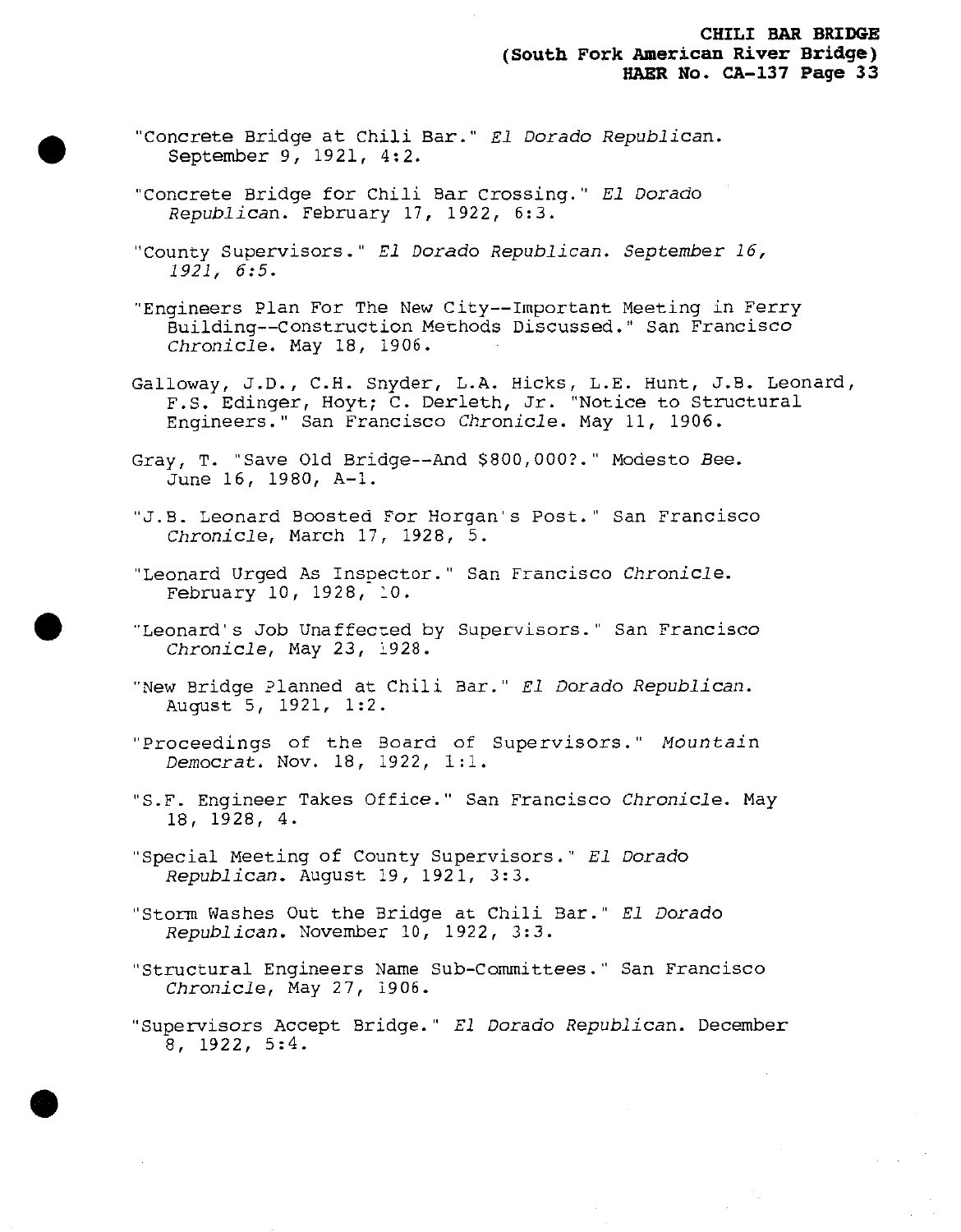- "Suprevisors' Report." *El Dorado Republican.* March 10, 1922, 1:4.
- "The Chili Bar Bridge." *El Dorado Republican.* October 7, 1921, 1:5.
- "Work Begins on the New Chili Bar Bridge." *El Dorado Republican.* April 14, 1922, 6:5.
- "Work Begun on Great Modern Concrete Bridge." *Mountain Democrat.* Ap. 15, 1922, 1:1.
- "Work Progressing on Bridge." *El Dorado Republican.* August 25, 1922, 1:6.

#### Manuscripts

- Barnes, D.A. "Highway Research Conducted at Pittsburg, California in The Years Of 1921 and 1922." University of California, Berkeley, November 3, 1924.
- "Bridge Report, S. Fk. American River (Chili Bar)." California Department of Transportation, Sacramento, July 31, 1939.
- Brown, F.R. "Bridge Report, San Joaquin River (Friant)." California Department of Transportation, Sacramento, February 1934.
- Derleth, C, Jr. Berkeley, California, to J.B. Leonard, San Francisco, California, April 30, 1906. L.S., Charles Derleth, Jr. Manuscripts, Part II, Volume II. Bancroft Library, University of California, Berkeley.
	- "Buildings of Reinforced Concrete," paper read at the 34th Annual Meeting of the Fire Underwriters Association of the Pacific, January 11-12, 1910. Charles Derleth, Jr. Manuscripts, Bancroft Library, University of California, Berkeley.
- "Historical Property Survey Report for the Proposed Replacement of the Honcut Road Bridge on Honcut Creek, Yuba County, California." Yuba County Department of Public Works, Marysville, California, n.d.
- Jones, W.P. "Final Construction Report of a Reinforced ConcreteGirder Bridge constructed across the San Joaquin River in the Counties of Fresno and Madera at Friant on road VI-Fre, Mad-FAS 560, Contract 52-14DC10." California Department of Transportation, Sacramento, October 9, 1952.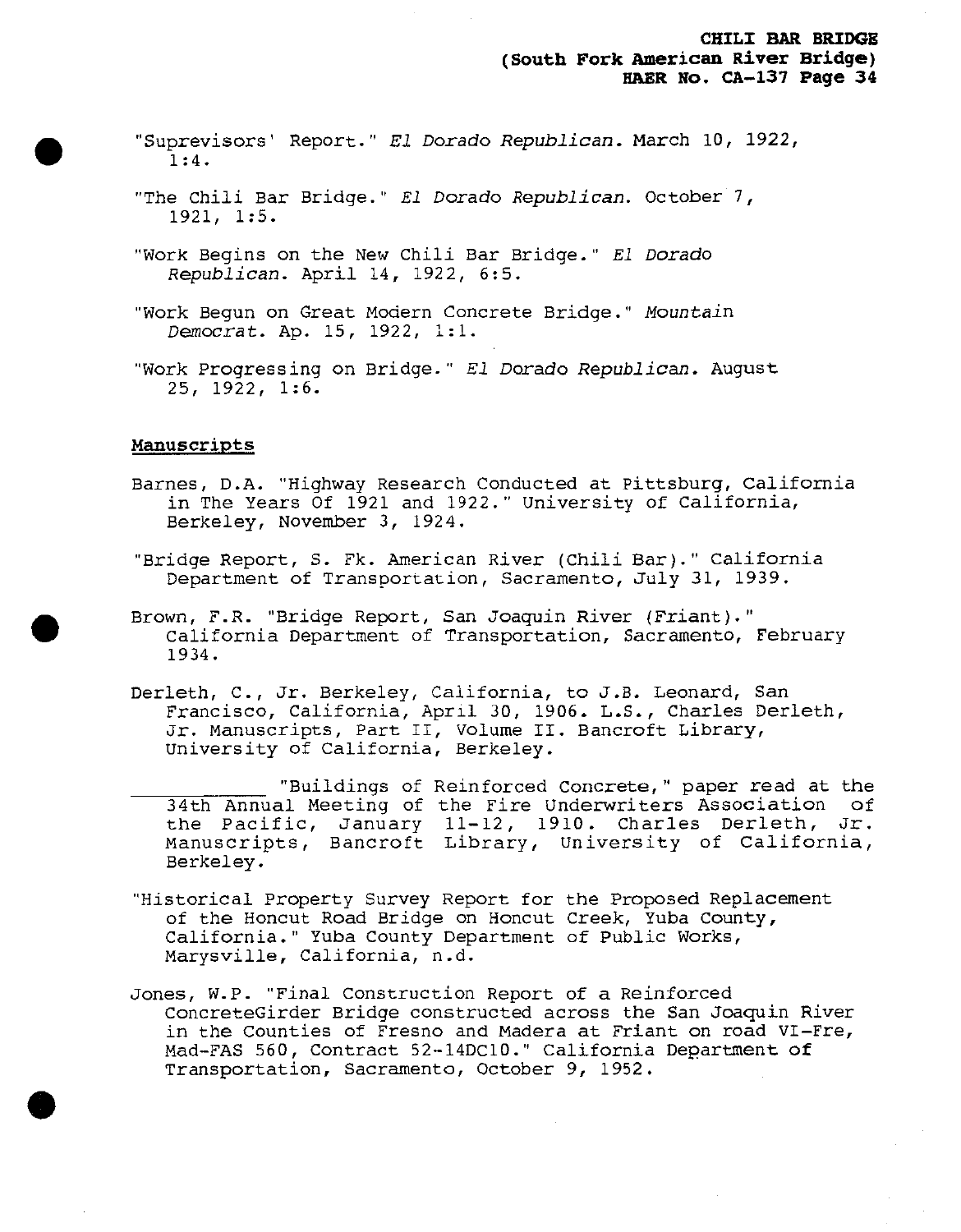Leonard, J.B. "A Memory Outline of the Pioneer Leonard Family of Union City, Michigan." October 2, 1941. A copy of this manuscript was furnished to the author by Gary Knecht, Oakland, California.

Oakland, California, to C. Derleth, Jr., Berkeley, California, May 1, 1906. L.S., Charles Derleth, Jr. Manuscripts, Part II, Volume II. Bancroft Library, University of California, Berkeley.

San Francisco, California, to L.H. Taylor, Hazen, Nevada, March 8, 1905. L.S., Truckee-Carson Irrigation Project Records, Nevada Historical Society, Reno.

San Francisco, California, to L.H. Taylor, Hazen, Nevada, May 23, 1905, L.S., Truckee-Carson Irrigation Project Records, Nevada Historical Society, Reno.

San Francisco, California, to S.K. Lindley, Los Angeles, California, n.d., L.S. A copy of the letter, as printed in the Union City, Michigan newspaper in 1906 was furnished to the author by Gary Knecht, Oakland, California.

Poppe, C.R. and Trask, J.W. "Final Construction Report of a bridge reconstructed across the Stanislaus River in the Counties of Stanislaus and San Joaquin near Ripon on road X-SJ-4—A, Contract 411TC21," California Department of Transportation, Sacramento, February 14, 1934.

Pursell, C. Historic American Engineering Record Inventory Cards for the five Ross Bridges, completed for the Department of the Interior, September 1979, California Department of Transportation, Sacramento and California Office of Historic Preservation, Sacramento.

Snyder, J.W. "An Evaluation of Van Duzen River Bridge on 01-Hum-36, P.M. 13.86," California Department of Transportation, Sacramento, November 9, 1979.

"An Historical/Architectural Evaluation of Dry Creek Bridge on 10-Sta-132, P.M. 15.64." California Department of Tranportation, Sacramento, August 1979.

"Historic American Engineering Record, Gianella Bridge, California State Highway <sup>32</sup> at Sacramento River*,* Glenn and Butte Counties, California." California Department of Transportation, Sacramento, n.d.

"Report on Gianella Bridge on 03-But-32, P.M. 0.00, Sacramento River." California Department of Transportation, Sacramento, December 1, 1977.